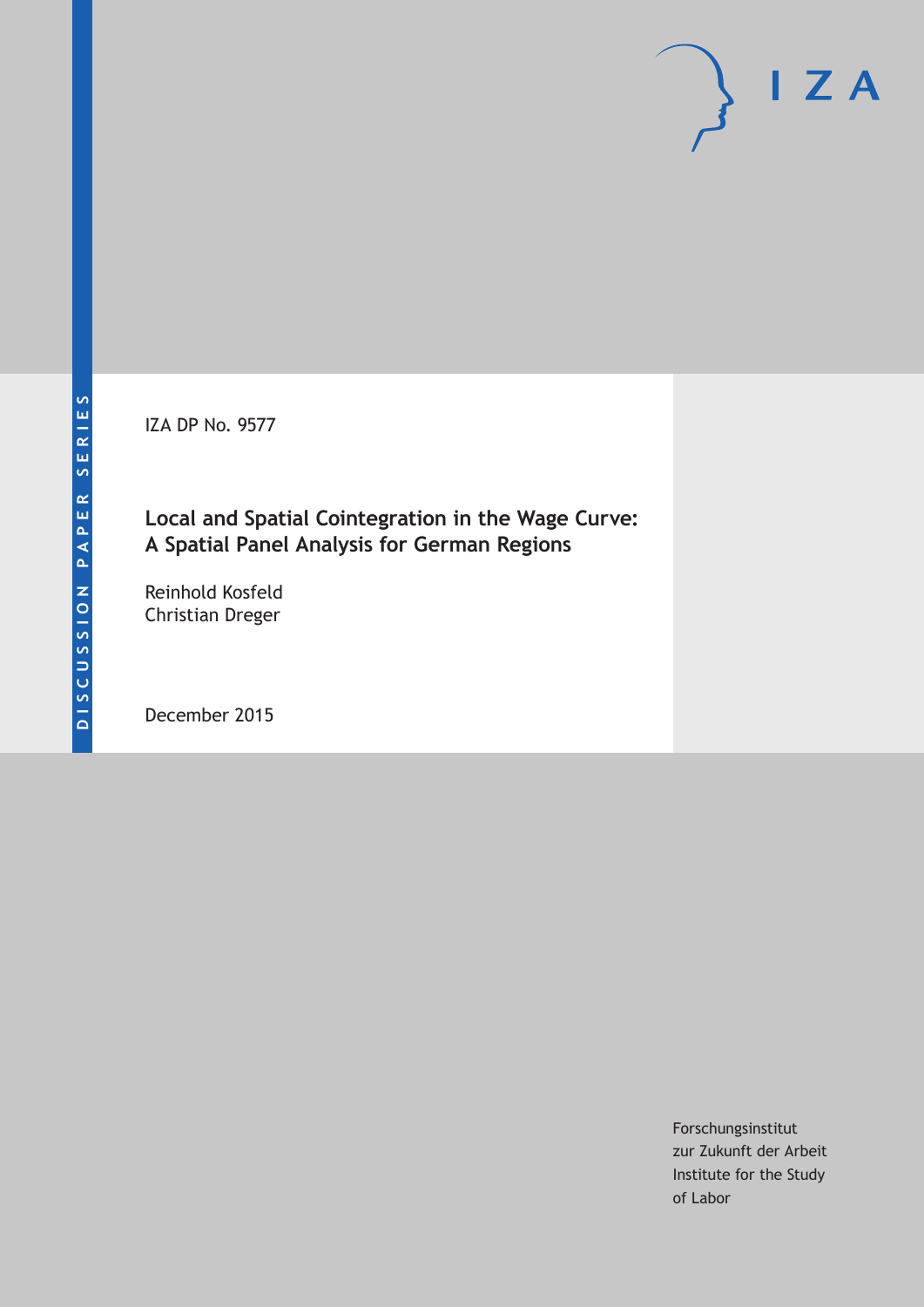# **Local and Spatial Cointegration in the Wage Curve: A Spatial Panel Analysis for German Regions**

## **Reinhold Kosfeld**

*University of Kassel* 

### **Christian Dreger**

*DIW Berlin, European University Viadrina and IZA* 

Discussion Paper No. 9577 December 2015

IZA

P.O. Box 7240 53072 Bonn Germany

Phone: +49-228-3894-0 Fax: +49-228-3894-180 E-mail: iza@iza.org

Any opinions expressed here are those of the author(s) and not those of IZA. Research published in this series may include views on policy, but the institute itself takes no institutional policy positions. The IZA research network is committed to the IZA Guiding Principles of Research Integrity.

The Institute for the Study of Labor (IZA) in Bonn is a local and virtual international research center and a place of communication between science, politics and business. IZA is an independent nonprofit organization supported by Deutsche Post Foundation. The center is associated with the University of Bonn and offers a stimulating research environment through its international network, workshops and conferences, data service, project support, research visits and doctoral program. IZA engages in (i) original and internationally competitive research in all fields of labor economics, (ii) development of policy concepts, and (iii) dissemination of research results and concepts to the interested public.

IZA Discussion Papers often represent preliminary work and are circulated to encourage discussion. Citation of such a paper should account for its provisional character. A revised version may be available directly from the author.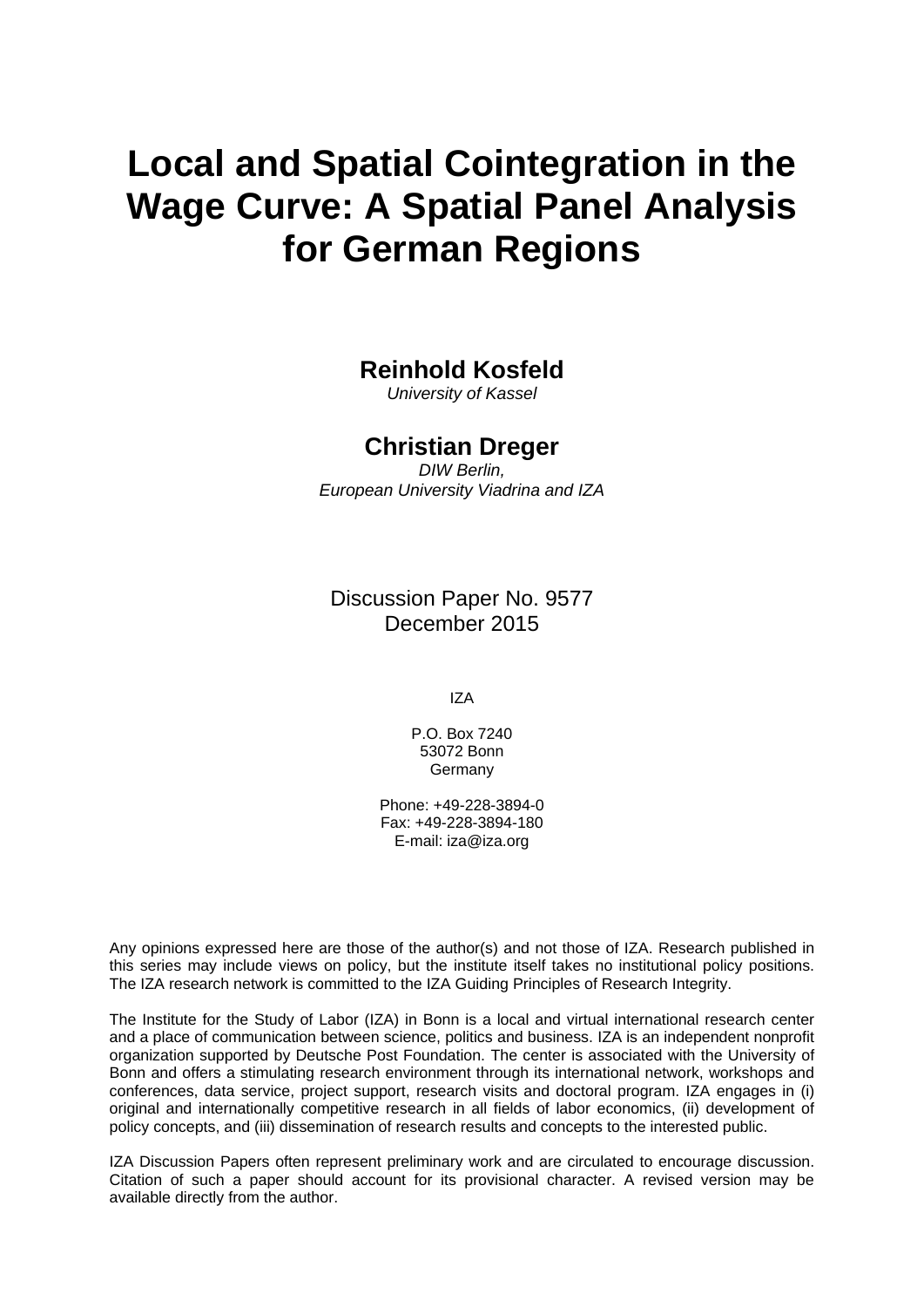IZA Discussion Paper No. 9577 December 2015

# **ABSTRACT**

# **Local and Spatial Cointegration in the Wage Curve: A Spatial Panel Analysis for German Regions**

The wage curve introduced by Blanchflower and Oswald (1990, 1994) postulates a negative correlation between wages and unemployment. Empirical results focus on particular theoretical channels establishing the relationship. Panel models mostly draw on unionized bargaining or the efficiency wage hypothesis. Spatial econometric approaches can be rationalized by monopsonistic competition. However, the approaches either ignore the issue of nonstationarity or treat the data as if it were nonspatial. In this paper, we adopt a global cointegration approach recently proposed by Bienstock and Felsenstein (2010) to account for nonstationarity of regional data. By specifying a spatial error correction model (SpECM), equilibrium adjustments are considered in both space and time. Applying the methodology for West German labour markets, we find strong evidence for the existence of a long-run wage curve with spatial effects.

JEL Classification: J30, J60, C33, R15

Keywords: wage curve, regional labour markets, spatial panel models, global cointegration analysis

Corresponding author:

Christian Dreger DIW Berlin Mohrenstr. 58 10117 Berlin Germany E-mail: cdreger@diw.de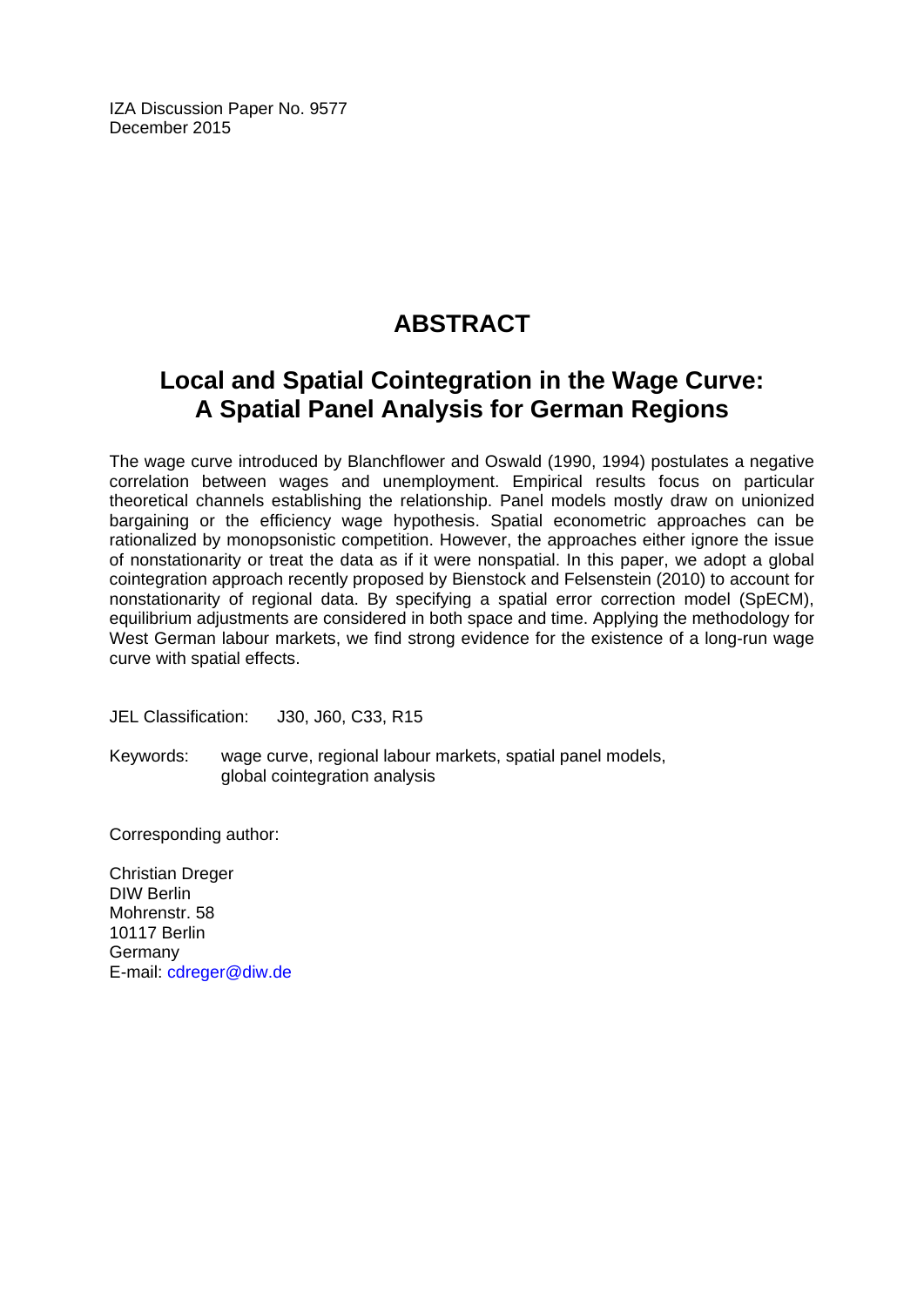#### **1. Introduction**

Labour market institutions are seen as one of the principal factors crucial for the adjustment of labour markets to external shocks (cf. Blanchard and Wolfers 2000). Many countries have implemented reforms to reduce rigidities of their labour markets. In Germany, a package of reforms called Agenda 2003 was launched with the aim to increase the flexibility of the labour market. Commonly empirical studies understand labour market flexibility as wage flexibility, i.e. the response of wages to changing labour market conditions (cf. Bande, Fernández and Montuenga 2012). Flexibility of wages is of particular of importance for the competitiveness of firms in absence of other channels to mitigate external shocks and their impact on employment (Gertler 2010).

Blanchflower and Oswald (1990, 1994, 1995, 2005) provide empirical evidence on the existence of a negative relationship between the wages of workers and regional unemployment. The negative wage-unemployment nexus is observed for a large number of countries and seems to hold independently of the observation period. Blanchflower and Oswald (1994) give rationalizations for a downward-sloping wage curve from non-competitive market behaviour. In particular, they draw on the efficiency wage model and the bargaining model (see also Card 1995). However, follow-up studies did not validate a uniform unemployment elasticity of pay the wage of about -0.1 across countries. In a meta-study, Nijkamp and Poot (2003) showed considerable heterogeneity among estimated wage curve elasticities with a mean of - 0.07 after correcting for publication bias.

The wage curve is typically estimated as a Mincer-type earnings function (Heckman, Lochner and Todd, 2003) with an enriched set of control variables for individual or regional characteristics. While the use of the panel environment is meanwhile standard, present wage curve studies differ with respect to the disaggregation level, econometric modelling, the choice of estimation techniques, the set of control variables and time periods. Many studies adopt the view of a causality running from the extent of joblessness to the wage level. However, when feedback effects are at work, controlling for simultaneity may become crucial. Mostly wage curve analysis treats local labour markets as isolated economies in spite of the presence of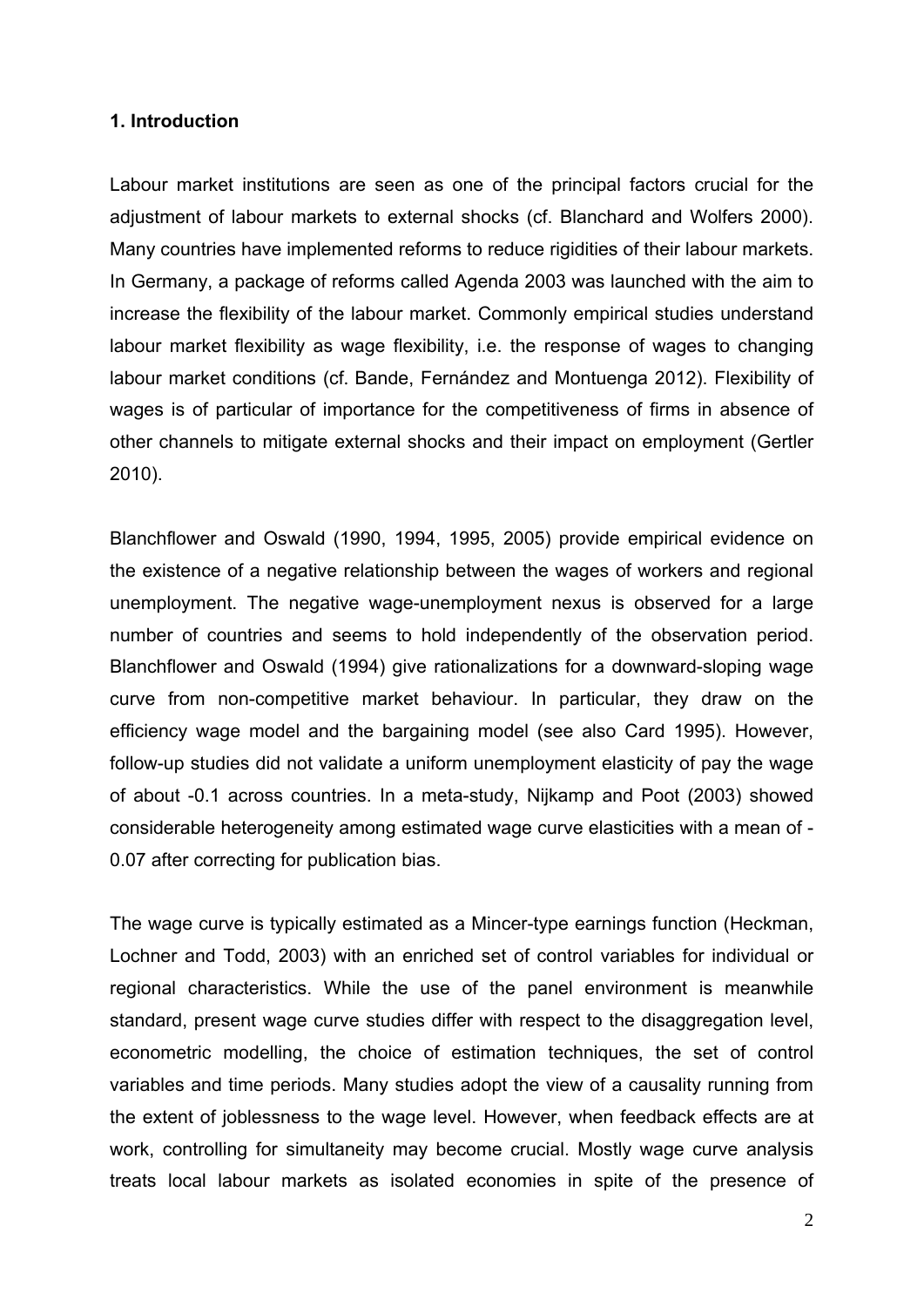commuter flows between the place of residence and job location. If working conditions in a neighbouring region are favourable relative to costs of commuting, workplaces outside the home region are attractive for employees. The inclusion of spatial spillovers in the wage curve is grounded in the theory of monopsonistic competition (Longhi, Nijkamp and Poot 2006; Fingleton and Palombi 2013). The application of a spatial approach to wage curve estimation is particularly found in German studies (Büttner 1999; Longhi, Nijkamp and Poot 2006; Elhorst, Blien and Wolf 2007; Baltagi, Wolf and Blien 2012; Fingleton and Palombi 2013).

The discovery of the regional wage curve challenged the foundation of the macroeconomic Phillips curve. Using dynamic panels, Pannenberg and Schwarze (2000) provide evidence on a West German wage curve with partial equilibrium adjustment. This finding was confirmed by Ammermüller et al. (2010) and Baltagi, Blien and Wolf (2012) on the basis of different panel approaches. While Pannenberg and Schwarze (2000) and Ammermüller et al. (2010) do not account for spatial interactions, Baltagi, Blien and Wolf (2012) adopt a spatial modelling framework. In spite of the different approaches, the estimated wage curve elasticities are distinctly lower than stated in Blanchflower and Oswald's (1990, 1994) *empirical law*.

In case of a temporary phenomenon, the wage curve is not contradictory to the compensating differentials hypothesis (cf. Harris-Todaro 1970). Here, the expected utility for all regions converges to the same level in the long-run. According to the hypothesis, a compensation in wages for workers living in disadvantaged, highunemployment areas is expected. Using a efficiency wage model with non-pecuniary benefits Blanchflower and Oswald (1994b, pp. 64, 2005) show how a negatively sloped wage curve is obtained in long-run equilibrium. In high unemployment regions workers are compensated for low wages by intrinsic regional amenities. This notion considers the wage curve not as a temporary phenomenon but as an equilibrium relationship rationalized by non-competetive market theory.

Blanchflower and Oswald (1995) point to the potential of error-correction models (ECM) "to distinguish between dynamics and the properties of long-run equilibrium" in the wage-unemployment nexus. This suggestion has been seized by Ammermüller et al. (2010) who specify panel error-correction models (PECM) of the wage curve for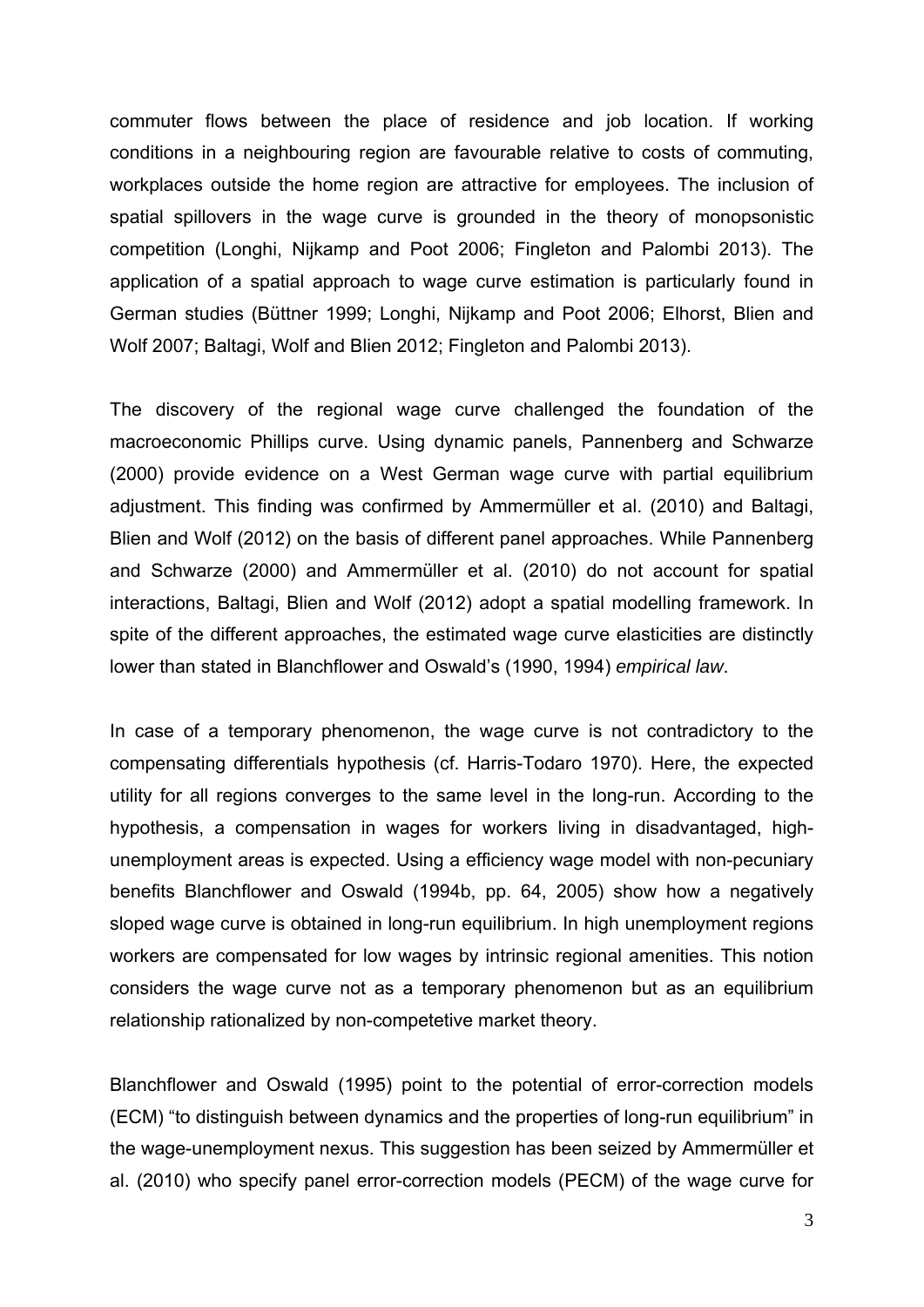Germany and Italy. While the PECM captured equilibrium adjustment within regions, error correction between areas is neglected. On the other hand, Baltagi, Blien and Wolf (2012) adopt a dynamic spatial panel data approach without addressing the issue of nonstationarity (Baltagi, Blien and Wolf 2012). An integration of spatial econometrics and panel cointegration in empirical modelling the wage-unemployment relationship is still lacking.

In this paper we adopt a global cointegration approach (Beenstock and Felsenstein 2010) to study the West German wage curve. While the need of a proper handling of nonstationary variables is by now well understood in standard econometric panel analysis (Choi 2012), aspects of spurious regression are usually ignored in spatial analysis. Global cointegration takes account of local and spatial adjustment processes between nonstationary variables. The modelling framework consists of a panel cointegrating relationship and a spatial error correction model (SpECM). The SpECM aims at merging the long- and short-run perspective in identifying comovements of wages and unemployment within and between the cross-sections. The merit of the approach lies in the potential of revealing the consequences of spatial effects for the time series behaviour of the variables (cf. Mitze and Özyurt 2014).

The results show that regional spillovers play a crucial role in establishing the equilibrium locus in West German labour markets. While standard cointegration analysis only offers weak evidence for a stable long-run wage-curve, a highly significant cointegrating relationship is obtained when spillovers from nearby regions are included. High unemployment spillovers corroborate the theory of monopsonistic competition. The existence of a regional Phillips curve is clearly rejected.

The paper is structured as follows. Section 2 reviews the theoretical foundations of the concept of the wage curve. Section 3 deals with methodical issues of the global cointegration approach. In section 4, variables and data are described. Empirical findings from panel analysis on the long-run relationship as well as local and spatial adjustment between regional wages and unemployment are discussed in section 5. Section 6 summarizes the main results and offers some conclusions.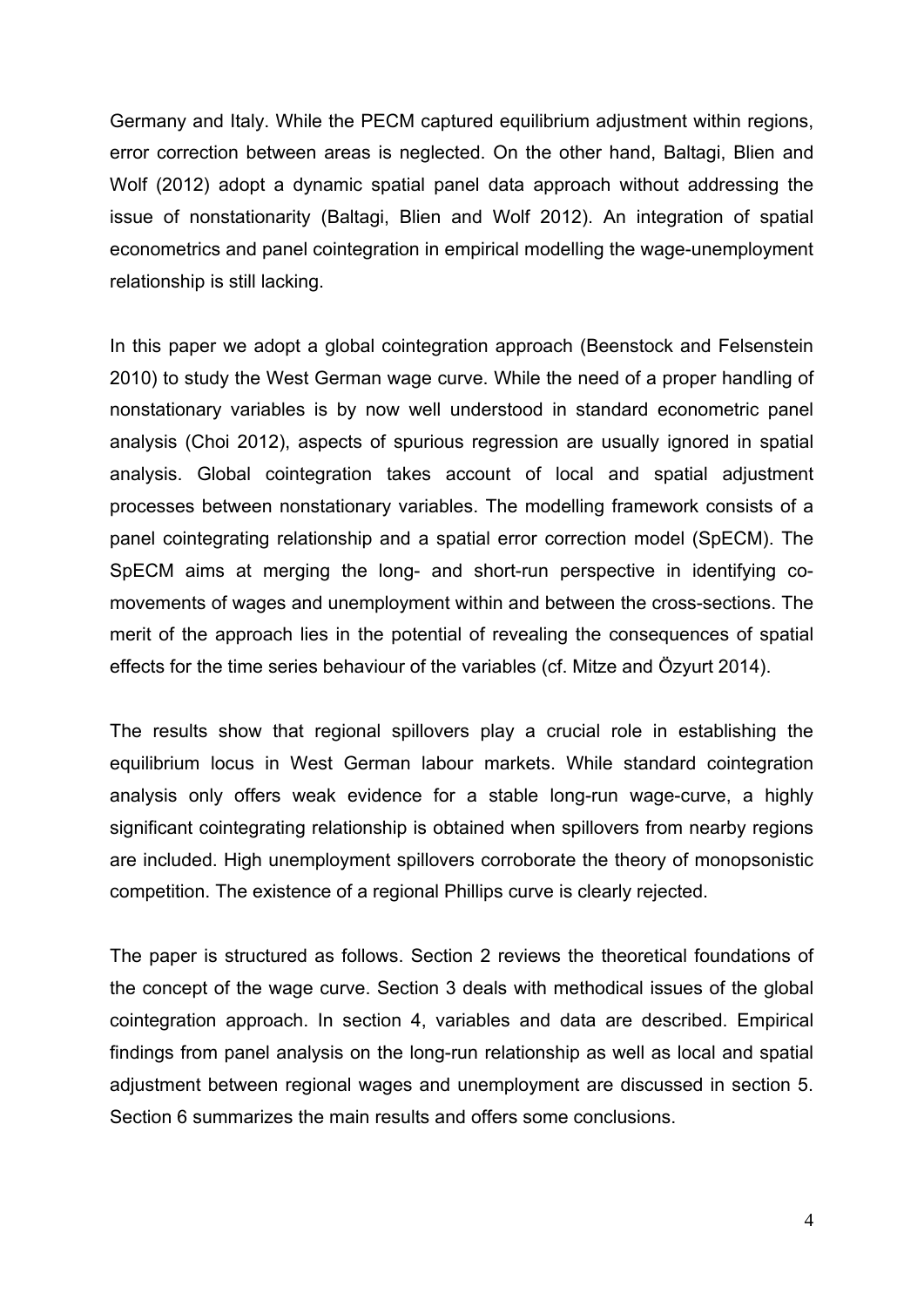#### **2. The concept of the wage curve**

The wage curve implies a negative relationship between the wage rate of workers and the regional unemployment rate. According to Mincer's earnings function, individual characteristics such as education and professional experience are seen as the main determinants of wages (Heckman, Lochner and Todd 2003). Including the unemployment rate in the relationship usually shifts the interest of the dependence of wages on regional labour market conditions. The term *wage function* is used when the other variables serve as controls. Blanchflower and Oswald (1994, 1995, 2005) presented evidence for the negative link between wages and unemployment that does not to disappear when controlled by an enriched set of individual characteristics. Nonlinearites in the relationship are also present for different reasons such as minimum wages or a wage floor. In its general form the standard wage curve is given by

(1)  $W_{\text{irt}} = g[f(u_{\text{rt}}), X_{\text{airt}}, X_{\text{2irt}}, ..., X_{\text{mirt}}]$ 

with 
$$
\frac{\partial w_{irt}}{\partial u_{rt}} < 0
$$
 and  $\frac{\partial w_{irt}}{\partial X_{jirt}} = 0$ , j=1,2,...,m,

where  $w_{\text{int}}$  is the wage rate observed for worker i in region r and time t,  $u_{\text{rt}}$  the regional unemployment rate and  $X_{1irt}$ ,  $X_{2irt}$ , ...,  $X_{mit}$  denote the individual characteristics.

Competitive models of the labour market are shown to fall short in explaining the negative association between individual wages and regional unemployment (Blanchflower and Oswald 1995; Card 1995). In the neoclassical model involuntary unemployment - defined as the gap between labour supply and demand - will increase with rising wages. This would lead to a positive link between unemployment and wages. Interpreting the wage curve as a standard labour supply curve fails, because people not offering work at a given wage rate are not involuntarily unemployed. Moreover, the unemployment rate usually outperforms supply side measures like the participation or the employment rate in the relationship (Blanchflower and Oswald 1995; Card 1995).

On these grounds, the wage curve is based on non-competitive market structures. Specifically, a negative linkage between employment and pay could be explained by the labour contract and union bargaining models. The labour contract model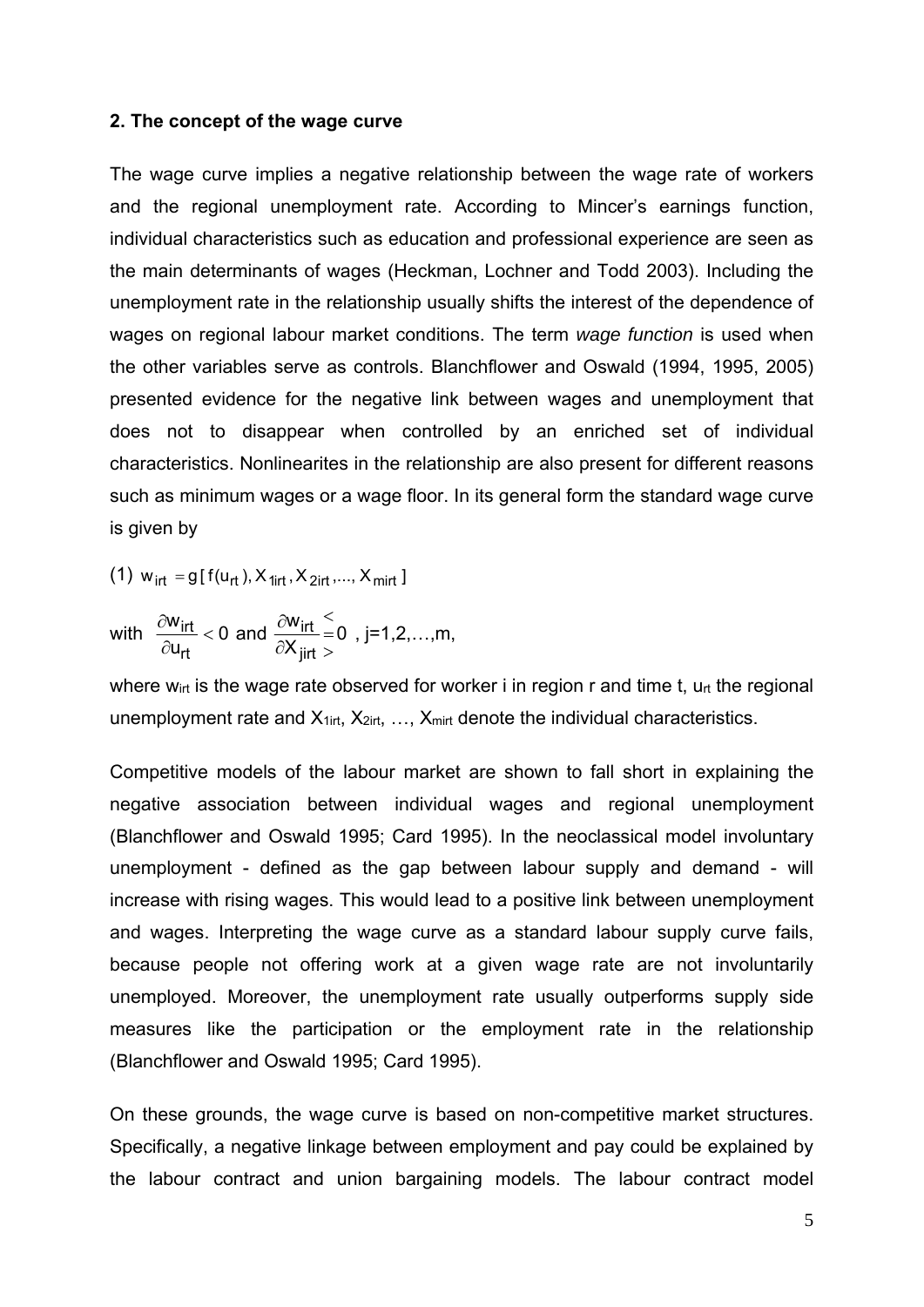assumes that firms and workers consider regional amenities in maximizing their joint utility. If unemployment benefits are constant across regions, areas with high amenities will offer contracts with lower wages that are associated with higher unemployment. Conversely, high wages and low unemployment predominate in regions with lower amenities.

Although pacts of employment and competitiveness relieved wage agreements at the firm level in Germany (Seifert and Massa-Wirth 2005), collective bargaining is still dominant (Fitzenberger, Kohn and Lembcke 2013). Hence, the union bargaining model could be another candidate to explain the wage curve. Because of job opportunities are scarce, unions' bargaining power decreases in slack labour markets. By contrast, their power increases with better employment prospects. Thus, negotiated wages will negatively depend on the unemployment level. However, in Germany, collective agreements do not differ across the regions, but only at the industry level (Fitzenberger, Kohn and Lembcke 2013).

The efficiency wage hypothesis provides an explanation of wages that is not linked to a particular institutional setting. According to the model proposed by Shapiro and Stiglitz (1984), employers offer wage premiums to promote workers' efforts and avoid shirking. In view of high costs of monitoring the workers' productivity, particularly in large firms, this strategy does not run contrary to profit maximization. The higher the unemployment rate, the more difficult workers will find a new job in case of a dismissal. Against this backdrop, firms can afford to offer lower wage premiums in slack labour markets. Therefore, a negative link between regional unemployment and wage should be expected. With the labour turnover model (Campbell and Orszag 1998) as a special variant of the efficiency wage hypothesis, the wage curve is drawn on fixed costs for recruiting and training. Firms set wages in considering fixed costs of providing training for newly hired workers and wages paid to those already employed. Due to high recruitment and training costs, employers will pay higher wages to keep current employees and discourage them to quit. Wage premiums will be higher in tight labour markets than in periods of economic downturns, where it is less likely that workers quit and find new jobs. Although the efficiency wage hypothesis is non-spatial, it can be adopted within a system of interacting regions (Longhi, Nijkamp and Poot 2006).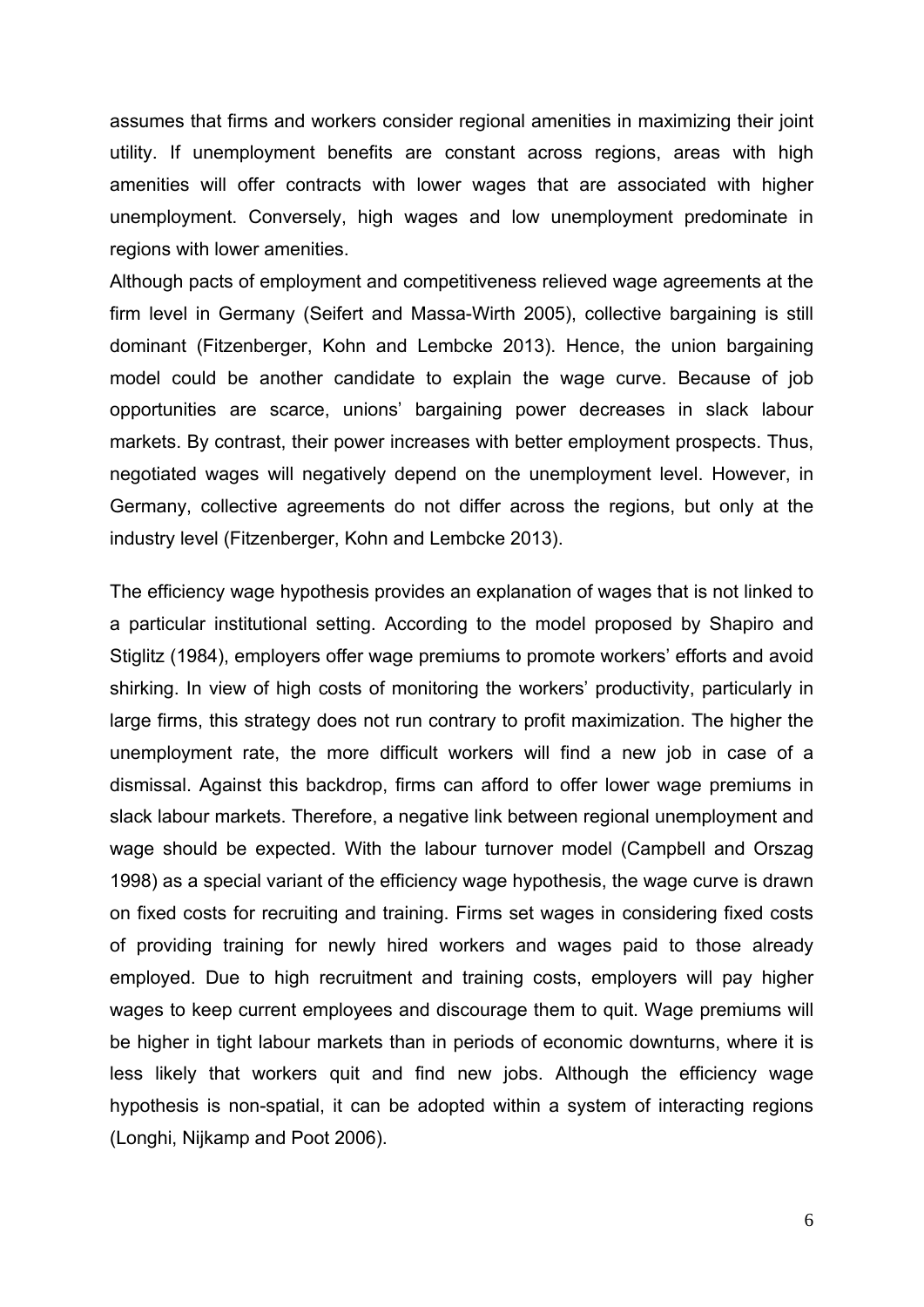The theory of monopsonistic competition introduces the regional dimension to the labour turnover cost approach (Longhi, Nijkamp and Poot 2006; Fingleton and Palombi 2013). Considering commuting flows across regions, local labour markets cannot be longer treated as isolated entities. In the presence of spatial interactions among neighboring territories, competition for workers takes place within larger labour market areas. Not only economic conditions in the local labour market but as well as in neighbouring labour markets will affect local wages. In recruiting and retaining workers, competition on wages takes place between interacting nearby regions. Thus, local wages  $w<sub>rt</sub>$  are determined by own and neighbouring regions unemployment,  $u_{rt}$  and  $SL(u_{rt})$ , and wages in adjacent regions,  $SL(w_{rt})$ , after controlling for regional characteristics  $X_{int}$  and  $SL(X_{int})$ , j=1,2,...,m:

(2) 
$$
w_{\text{irt}} = g\{SL[\text{h}(w_{\text{rt}})]\text{, } f(u_{\text{rt}}), SL[\text{f}(u_{\text{rt}})]\text{, } X_{\text{1rt}}, ..., X_{\text{mrt}}\text{, } SL(X_{\text{1rt}})\text{, } ... \text{, } SL(X_{\text{mrt}})\}
$$

$$
\text{with } \frac{\partial w_{rt}}{\partial SL(w_{rt})}>0, \ \frac{\partial w_{rt}}{\partial u_{rt}}<0, \ \ \frac{\partial w_{rt}}{\partial SL(u_{rt})}<0, \ \ \frac{\partial w_{rt}}{\partial X_{jrt}}\frac{<}{>}0, \ \ \frac{\partial w_{rt}}{\partial SL(X_{jrt})}>0, j=1,2,\ldots,m.
$$

Both spillover effects,  $SL(w_{rt})$  and  $SL(u_{rt})$ , tend to weaken the responsiveness of the wage rate to changes in the regional unemployment rate. Due to lesser mobility and recruiting costs, the theory of monopsonistic competition predicts a lower local unemployment elasticity of pay in agglomerated regions. Thus, agglomeration effects may be reflected in the wage curve elasticity, but also directly affect the level of pay.

#### **3. Methodical issues**

The variables in the original wage curves (1) are measured for different types of statistical units. While the wage rate w<sub>irt</sub> refers to individuals, the unemployment rate  $u_{rt}$  relates to regions. The regression will lead to a bias if workers in the same regional labour market share some common components of variance reflected in explanatory variables and disturbances. Hence, the errors are expected to be positively autocorrelated across individuals in the same labour market so that the standard error of the regression coefficients will be underestimated (Moulton 1990).

The common group effect is addressed here by averaging individual-specific variables over all workers in a particular labour market. Eventually, individual aggregation is required in the presence of spatial effects regardless of the estimation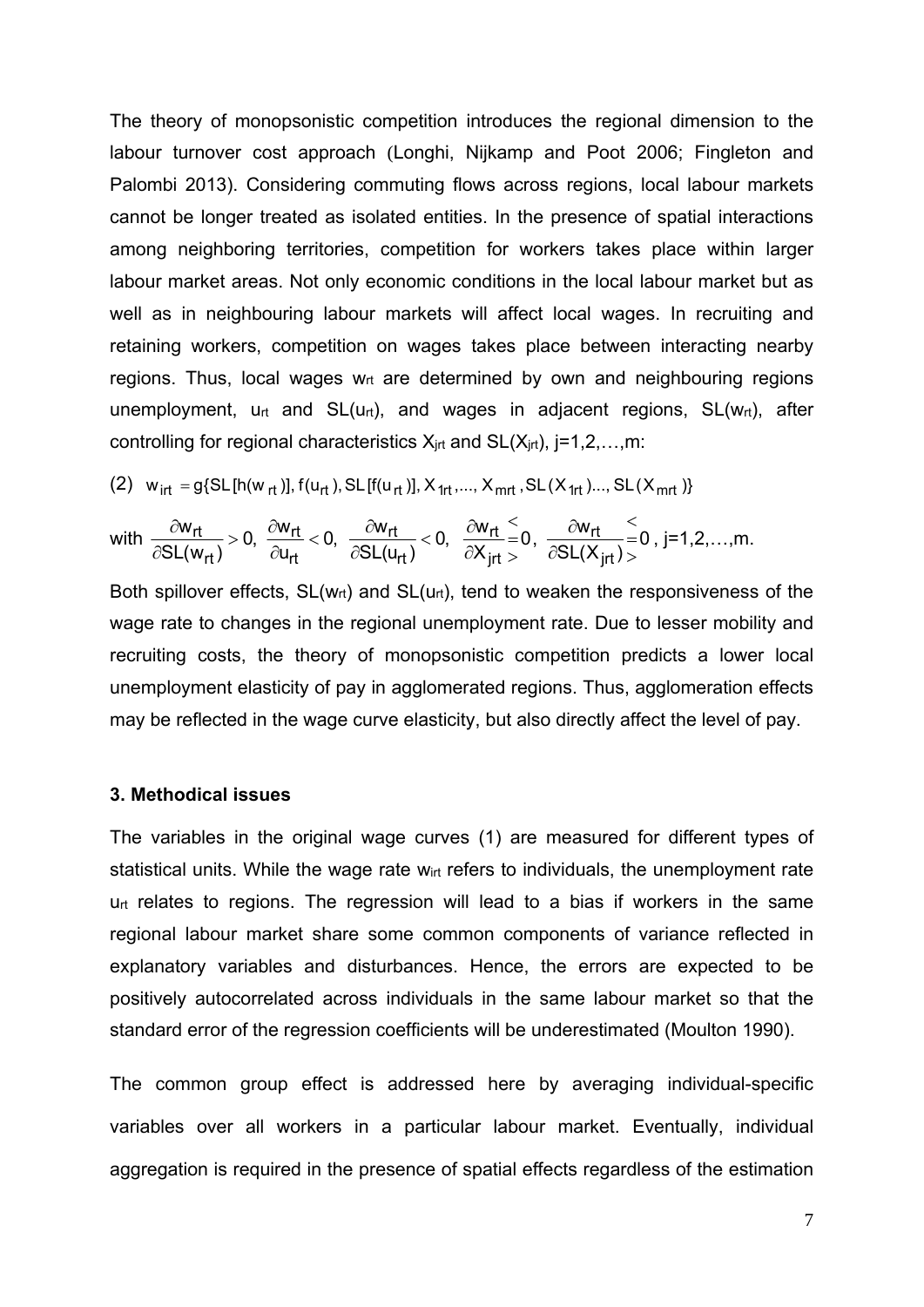strategy used (cf. Baltagi, Blien and Wolf 2012). This leads to the general spatial wage curve in equation (2). In specifying the model, the log-log specification is most widespread functional form (Blanchflower and Oswald 1994, 2005).

Wage and unemployment spillovers,  $SL[log(w_{rt})]$  and  $SL[log(u_{rt})]$ , can be operationalized with the spatial weights matrix  $\Omega^*$ . Its elements  $\omega_{\text{rs}}^*$  are defined by

$$
\omega_{\text{rs}}^* = \begin{cases} 1 \text{ if regions r and s share a common boundary (edge)} \\ 0 \text{ otherwise} \end{cases}.
$$

The spatial weights  $\dot{\omega}_{rs}$  are zero for r=s. Using the row-standardized weights,  $\omega_{rs} = \omega_{rs}^* / \sum_{h=1}^n \omega$  $h = 1$  $r_s = \omega_{rs}^* / \sum_{h=1}^n \omega_{rh}^*$  (Anselin and Bera 1998, p. 243), the spatial lags of the core variables read

$$
SL(log(w_{rt})) = \sum_{s=1}^{n} \omega_{rs} \cdot log(w_{st}) \text{ and } SL(log((u_{rt})) = \sum_{s=1}^{n} \omega_{rs} \cdot log(u_{st}).
$$

They represent spillover variables captured by the log wage and unemployment rates in the neighbouring regions. After including the spatial lags of the control variables, SL(X<sub>jrt</sub>) =  $\sum_{s=1}^{n} \omega_{rs} X_{jst}$  , the pooled panel model of the wage curve takes the form (3)  $log(w_{rt}) = \alpha + \lambda \cdot SL(log(w_{rt})) + \beta \cdot log(u_{rt}) + \beta^* \cdot SL(log(u_{st}))$  $r+\sum \delta_j \cdot X_{jrt} + \sum \delta_j \cdot SL(X_{jrt}) + \epsilon_{rt}$ m  $j = 1$  $\sum_{i=1}^{m} \delta_i \cdot X_{jrt} + \sum_{i=1}^{m} \delta_i \cdot SL(X_{jrt})$  $j = 1$  $+\sum\limits_{} \delta_{\textbf{j}} \cdot \bm{\mathsf{X}}_{\mathsf{jrt}} + \sum\limits_{} \delta_{\textbf{j}}^* \cdot \textsf{SL}(\bm{\mathsf{X}}_{\mathsf{jrt}}) + \bm{\epsilon}$  $=1$   $j=$ 

where  $\alpha$  is the intercept,  $\lambda$  a spatial autoregressive parameter,  $\beta$  and  $\beta^*$  regressions coefficients of own region's and neighbouring regions' unemployment rate and  $\delta_i$  and  $\delta_{\rm j}^{*}$  regression coefficients of regional characteristics. If the variables measure all systematic influences on regional wages, the disturbances  $\varepsilon_{rt}$  will be spatially and temporally uncorrelated.

Generally not all explanatory variables are observable. Unobservable explanatory variables can be introduced into the spatial wage curve (3) by fixed effects:

$$
(4) \ \ log(w_{rt}) = \alpha_{r \bullet} + \alpha_{\bullet t} + \lambda \cdot SL(log(w_{rt})) + \beta \cdot log(u_{rt}) + \beta^{*} \cdot SL(log(u_{st}))
$$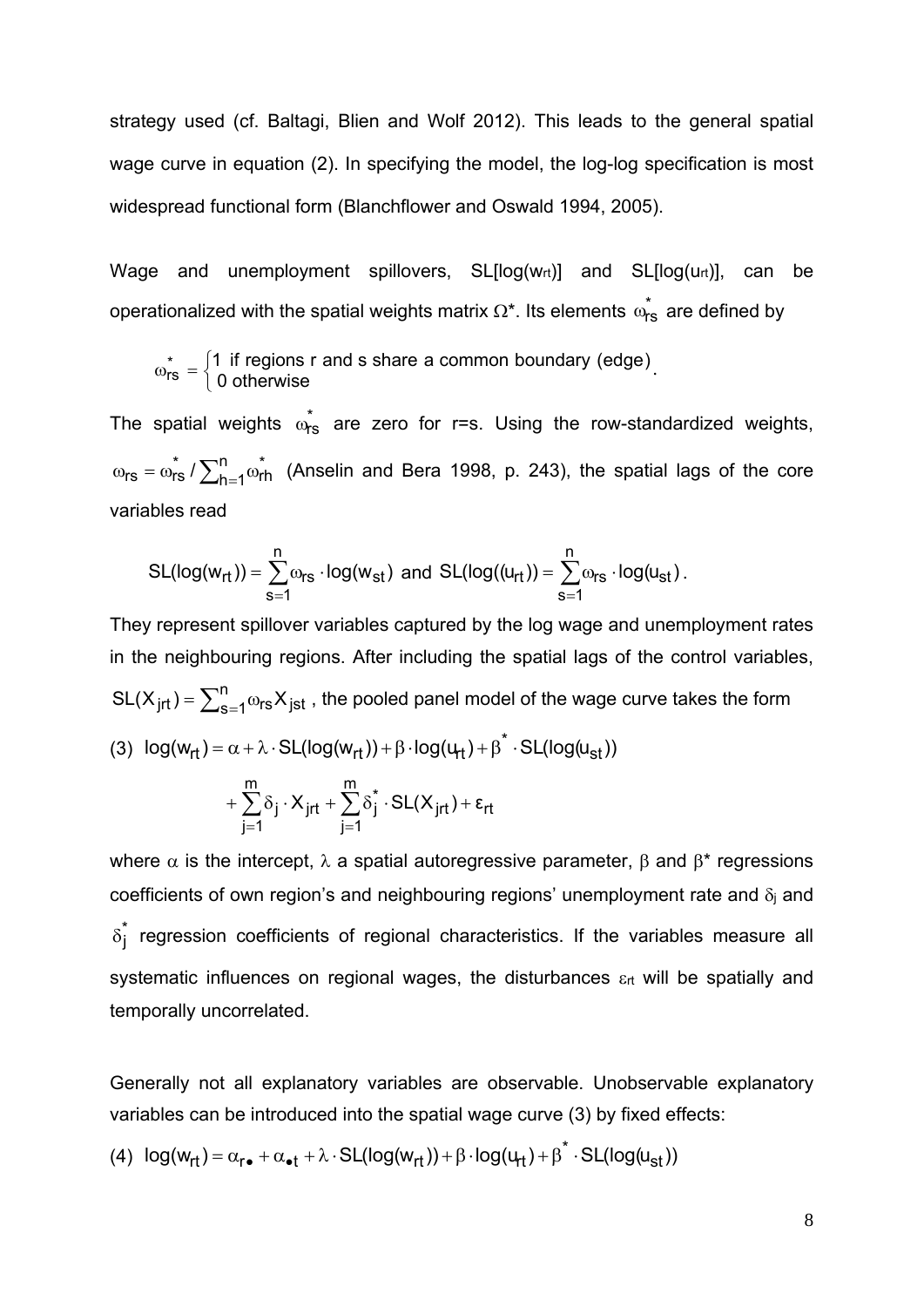$$
+\sum_{j=1}^m \delta_j \cdot X_{jrt} + \sum_{j=1}^m \delta_j^* \cdot SL(X_{jrt}) + \epsilon_{rt}.
$$

The  $\alpha_{r}$ , r=1,2,…,n, are regional fixed effects and the  $\alpha_{r}$ , t=1,2,…,T, time fixed effects. According to equation (4), the wage curve is shaped as a spatial Durbin panel model (SDPM) with fixed effects (FE). The case  $\beta^*$ =0 and  $\delta_j^*$ =0 for all j typifies a spatial panel lag model and the case  $\lambda$ =0 into an SLX panel model.<sup>1</sup> The nonspatial fixed effects (FE) panel model results for  $\lambda = \beta^* = 0$  and  $\delta_j^* = 0$  for all j.

The view of the wage curve as a long-run equilibrium relationship has often been discussed. From this perspective, equation (4) displays a cointegrating relationship between wages, unemployment and regional characteristics. Blanchflower and Oswald (1990, 1995) substantiate the equilibrium long-run relationship between wage and regional unemployment by non-competitive labour market theories. Involuntary unemployment is shown to be compatible with a non-competitive equilibrium. Blanchflower and Oswald's findings of a negative unemployment elasticity of pay contrast the compensating differential approach (Harris-Todaro 1970; Topel 1986) of a positive link between wages and unemployment. According to this hypothesis, a negative wage-unemployment nexus can only be a temporary phenomenon.

Blanchflower and Oswald (1994) provide overwhelming evidence for a negative relationship between wages and regional unemployment for a wide variety of countries over long time periods. Their findings are qualitatively corroborated by the meta-study of Nijkamp and Poot (2005). By making allowance for the autoregressive nature of wages, Blanchflower and Oswald (2005) "view the data as being characterized by dynamic fluctuations around a long-run wage curve". In the case of nonstationary panel data, the econometric counterpart of the long-run equilibrium is a cointegrating relationship between the variables.

In order to be cointegrated, at least two variables must share the highest order of integration. Panel unit root tests usually assume cross-sectionally independently distributed time series of the panel units. This assumption is particularly violated in

<u>.</u>

<sup>&</sup>lt;sup>1</sup> SLX stands for spatial lag of independent variables (X variables). For a taxonomy of spatial panel data models s. Elhorst (2009).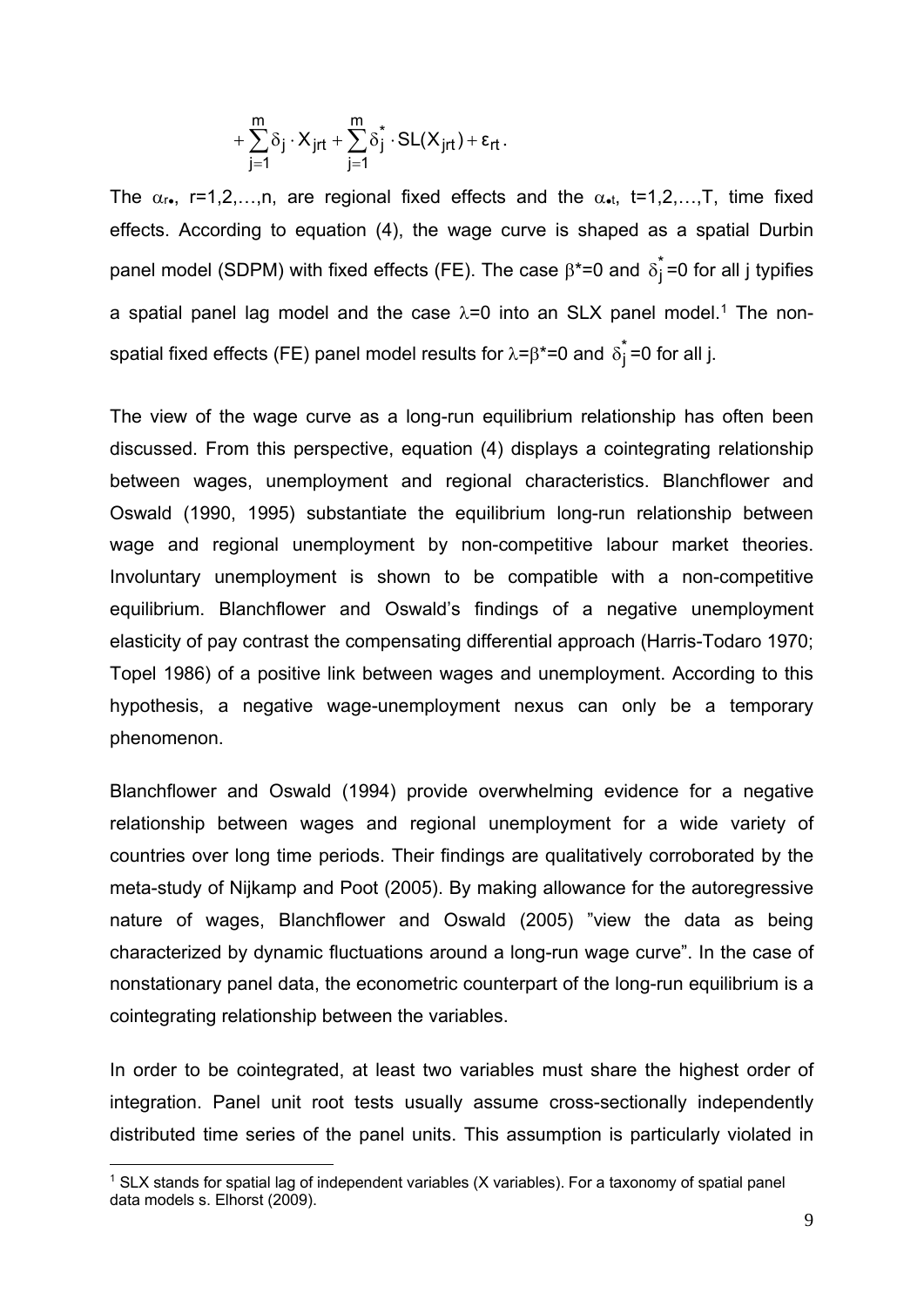spatial panels. Pesaran (2007) augmented the IPS test by adopting a common factor model for capturing cross-sectional dependence. By additionally accounting for serial dependence in form of an AR(1) error process, the test equation reads

$$
(5) \Delta y_{rt} = a_r + b_r \cdot y_{r,t-1} + c_r \cdot \overline{y}_{t-1} + d_{r0} \cdot \Delta \overline{y}_t + d_{r1} \cdot \Delta \overline{y}_{t-1} + e_r \cdot \Delta y_{r,t-1} + u_{rt}
$$

for a variable y with an intercept and without a deterministic trend. In this approach, the common factor is proxied by the cross-section mean  $\bar{y}_t$  and its lagged values. Already for moderate values of n and T, the cross-sectionally augmented IPS test (CIPS test) has satisfactory size and power.

Panel cointegration tests differ in the way they treat cross-sectional dependence, heterogeneity and idiosyncratic components. Here we apply the two-step procedure of Holly, Pesaran and Yamagata (HPY, 2010) in testing for integration. The HPY test accounts for cross-sectional dependence by adopting a common factor approach. In the first step, the wage curve is estimated by excluding and including spatial effects. In the second step, the residuals of the potential long-run relationship (3) are tested for a unit root by the CIPS test. Thereby spatial heterogeneity is taken into account. A rejection of the unit root hypothesis gives evidence for a cointegrating relationship. By applying the HPY test to the non-spatial and spatial panel model, clues on the role of spatial effects in establishing a long-run wage curve are obtained.

While the regression coefficients of the non-spatial panel model exhibit the effects of a unit change of the explanatory variables  $log(u_r)$  and  $x_{ir}$ ,  $j=1,2,...,m$ , on the dependent variable  $log(w<sub>r</sub>)$ , this does not hold in the spatial setting due to the inclusion of the endogenous spatial lag variable. The reason for this is that the regression coefficients of the explanatory variables neglect feedback loops as components of the own-partial derivatives  $\partial \log(w_r)/\partial \log(u_r)$  and  $\partial \log(w_r)/\partial x_{ir}$ . Feedback loops represent direct effects where, for instance, an observation r affects another observation s, which in turn influences observation r. Indirect impacts are measured by the cross-partial derivatives  $\partial log(w_r)/\partial log(u_s)$  and  $\partial log(w_r)/\partial x_{is}$ , s≠r. As these also involve feedback loops, they usually differ from the regression coefficients of the spatial lag variables.

In the spatial analysis of the wage curve, the effects of local and surrounding unemployment rates on the wage rate are in the focus of interest. With log(**w**t) and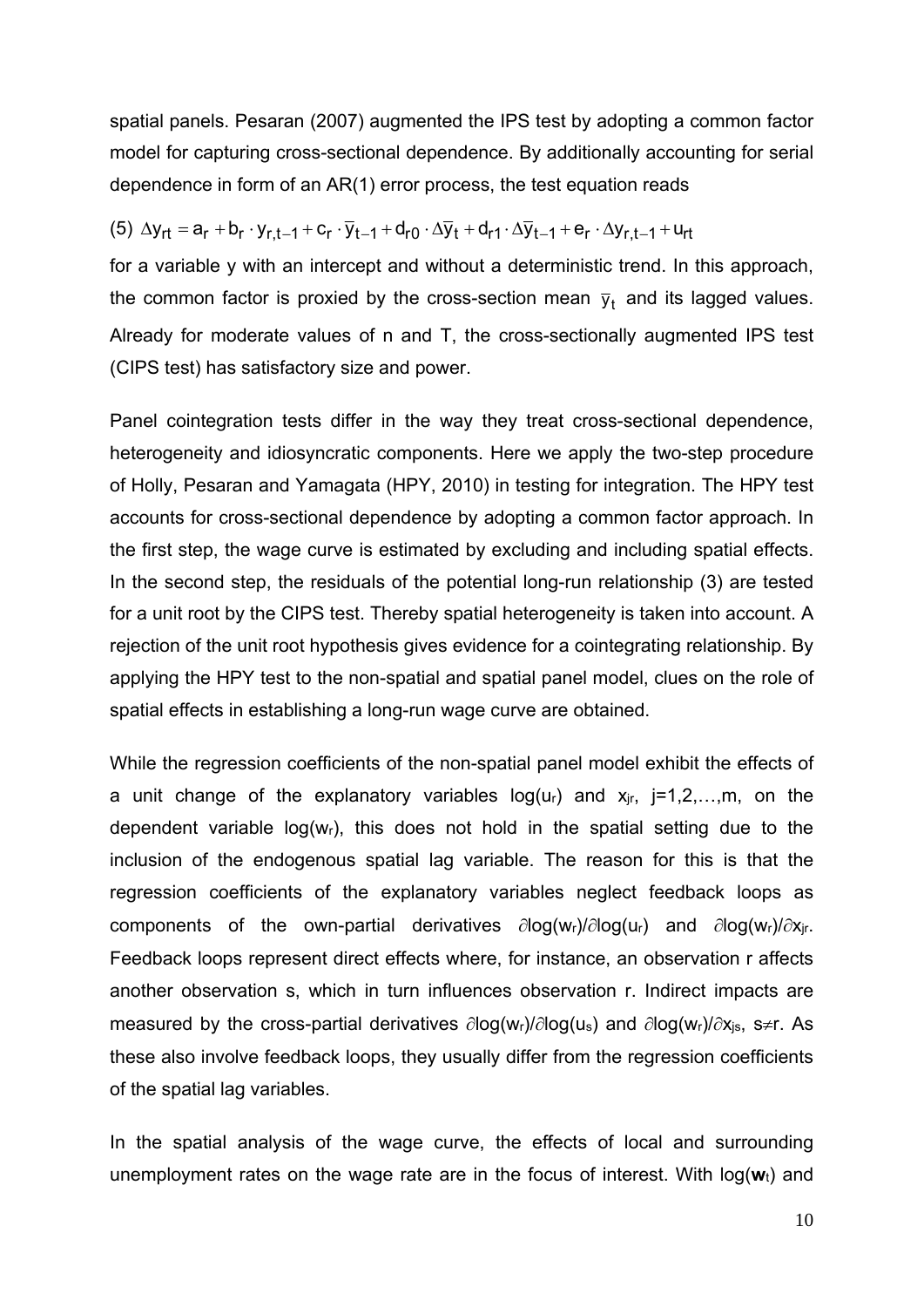log(**u**t) as nx1 vectors of the logarithmic wage and unemployment rates, respectively,  $\Omega$  the nxn row-standardized spatial weights matrix and  $I_n$  the nxn identitiy matrix, the nxn matrix of partial derivatives  $\partial$ log( $w_l$ )/ $\partial$ log( $u_s$ ) can be written as

(6) 
$$
\frac{\partial \log(\mathbf{w}_t)}{\partial \log(\mathbf{u}_t)} = (\mathbf{I}_n - \lambda \cdot \mathbf{\Omega})^{-1} \cdot (\beta \cdot \mathbf{I}_n + \beta^* \cdot \mathbf{W}).
$$

for the spatial Durbin model of the wage curve (4). While the diagonal elements of the matrix  $\partial \text{log}(w_t)/\partial \text{log}(u_t)$  represent the direct effect, its off-diagonal elements capture the indirect effects of unemployment on wages. The latter are obtained by the sums of the columns or rows of the matrix  $\partial \log(w_t)/\partial \log(u_t)$  omitting the respective diagonal element. The derivatives  $\partial \log(w_r)/\partial \log(u_r)$  and  $\partial \log(w_r)/\partial u_s$ , s≠r, can be interpreted as local and external unemployment elasticities of pay that generally differ from region to region. Only in the absence of spatial wage spillovers, direct and indirect wage curve elasticities coincide with the regression coefficients  $\beta$  and  $\beta^*$ .

With the series expansion of the inverse  $(I_n - \lambda \cdot \Omega)^{-1}$ ,

(7) 
$$
(\mathbf{I}_n - \lambda \cdot \mathbf{\Omega})^{-1} = \mathbf{I}_n + \lambda \cdot \mathbf{\Omega} + \lambda^2 \cdot \mathbf{\Omega}^2 + \lambda^3 \cdot \mathbf{\Omega}^3 + \dots
$$

spatially partitioned effects can be obtained. As regional labour markets are expected to include directly neighbouring areas, a differentiation between first-order and higher-order indirect effects is of main interest.

Because the wage derivatives with respect to unemployment depend on the spatial arrangement of areas, they vary from region to region. This also holds for the total impact of a change in the unemployment rate on the regional wage rate. LeSage and Pace (2009, p. 39) propose scalar measures to assess the average impact of explanatory variables on the dependent variable. According to this concept, the local elasticity of wage,  $\gamma_{u,w}^{\text{dir}}$ , is given by

(8) 
$$
\gamma_{u,w}^{dir} = n^{-1} \cdot [tr(I_n - \lambda \cdot \Omega)^{-1} \cdot (\beta \cdot I_n + \beta^* \cdot W)].
$$

The external elasticity of pay,  $\gamma_{U,W}^{ind}$ , is obtained from total wage curve elasticity,

$$
(9) \gamma_{U,W}^{tot} = \mathbf{I}' \cdot [\text{tr}(\mathbf{I}_n - \lambda \cdot \mathbf{\Omega})^{-1} \cdot (\beta \cdot \mathbf{I}_n + \beta^* \cdot \mathbf{W})] \cdot \mathbf{I},
$$

with  $\iota$  is an nx1 vector of ones, residually:

(10) 
$$
\gamma_{u,w}^{ind} = \gamma_{u,w}^{tot} - \gamma_{u,w}^{dir}.
$$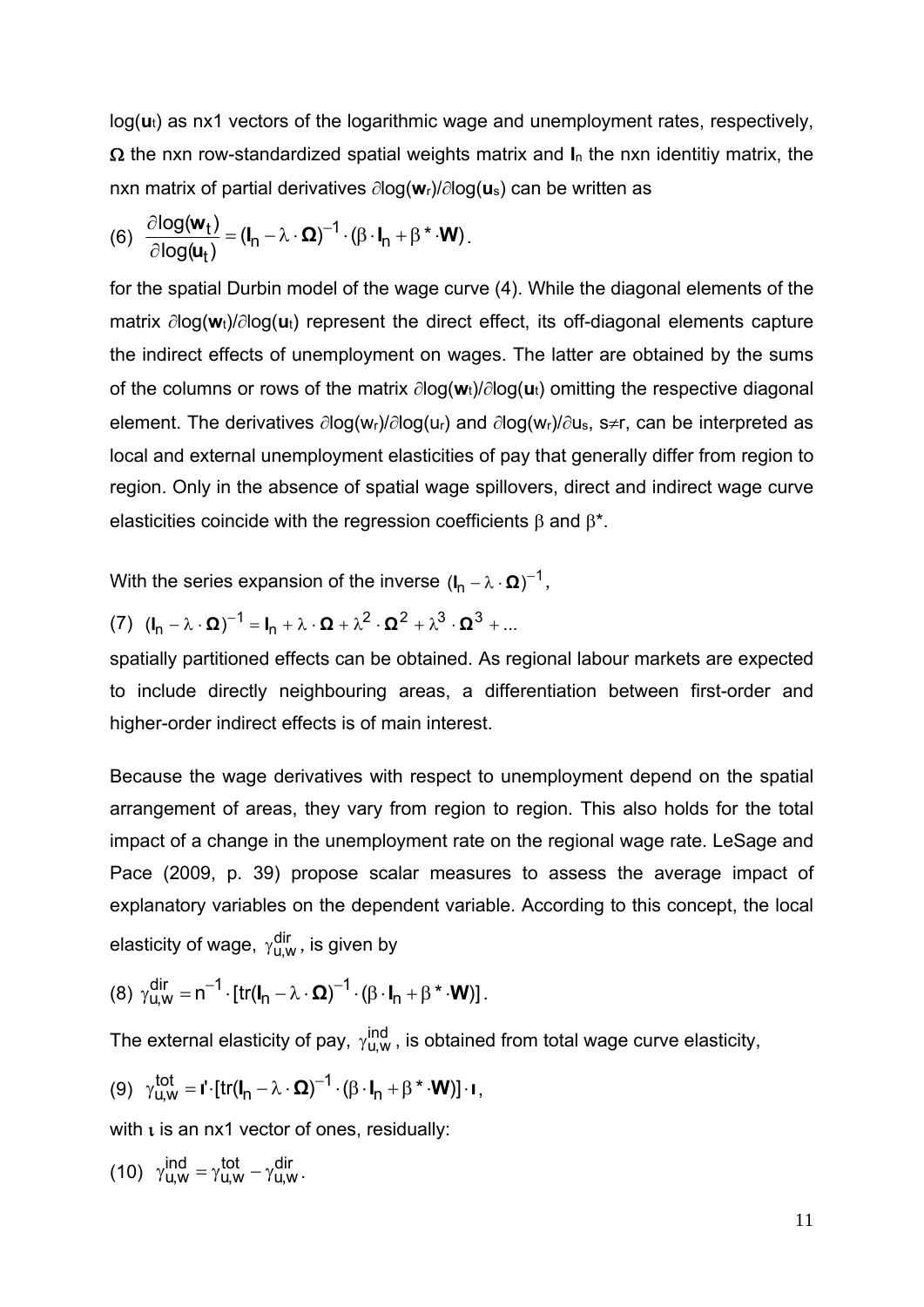Recent studies on the wage-unemployment nexus discovered not only the relevance of spatial effects but also a central role of wage dynamics (Baltagi, Blien and Wolf 2009, 2012; García-Mainar and Montuenga-Gómez 2012; Ramos, Nicodemo and Sanroma 2015). Although Blanchflower and Oswald (1995) pointed to errorcorrection models as feasible devices to distinguish between dynamics and the properties of a long-run equilibrium, studies on the regional wage curve usually introduce dynamics by adding lagged wages and unemployment rates. Wage adjustment within an error correction model applied to the regional setting has been advocated by Ammermüller et al. (2012). This framework provides a flexible dynamic specification of regional wage curve, but neglects spatial effects. Adjustments to equilibrium wage levels within the regions are considered, but not between them.

Recently, Beenstock and Felsenstein (2010) extended the standard panel error correction model (PECM) by "spatializing" the adjustment to equilibrium. The errorcorrection mechanism is assumed to work not only within but also between the regions. While the effectiveness of local error correction is checked, as usual, by the coefficient of the lagged residuals  $EC_{r,t-1}$  from the equilibrium relationship (4), the presence of spatial correction is assessed by evaluating the coefficient of the lagged residuals of neigbouring regions  $EC_{r,t-1}^*$ . The spatial error correction model (SpECM) captures additionally the effects of variations of the model variables and their spatial lags on changes in wages. By adopting a second-order autoregressive process, the dynamic counterpart of the cointegrating relationship (4) reads

$$
(11)\quad \Delta(log(w_{\!f\!t})) = \alpha + \varphi_1 \cdot \Delta(log(w_{\!f\!f\!f\!f\!f}) ) + \varphi_0^* \cdot \Delta SL(log(w_{\!f\!f})) + \varphi_1^* \cdot \Delta SL(log(w_{\!f\!f\!f\!f\!f}) )
$$

$$
+ \gamma_0 \Delta(log(u_{rt})) + \gamma_1 \Delta(log(u_{r,t-1})) + \gamma_0^* \Delta SL(log(u_{rt})) + \gamma_1^* \Delta SL(log(u_{r,t-1})) + \sum_{j=1}^m \theta_{j0} \Delta X_{jrt}
$$
  
+ 
$$
\sum_{j=1}^m \theta_{j1} \Delta X_{jr,t-1} + \sum_{j=1}^m \theta_{j0}^* \Delta SL(X_{jrt}) + \sum_{j=1}^m \theta_{j1}^* \Delta SL(X_{jr,t-1}) + \alpha EC_{r,t-1} + \alpha^* \cdot EC_{r,t-1}^* + v_{rt}.
$$

12 For local error correction to be effective, the adjustment coefficient  $\alpha$  must take a negative sign. In this case, previous deviations from local equilibrium wages are gradually reduced in later periods. Spatial error correction relates to the adjustment across space. A positive sign of the error correction coefficient  $\alpha^*$  indicates the effectiveness of an adjustment process between proximate regions. Both coefficient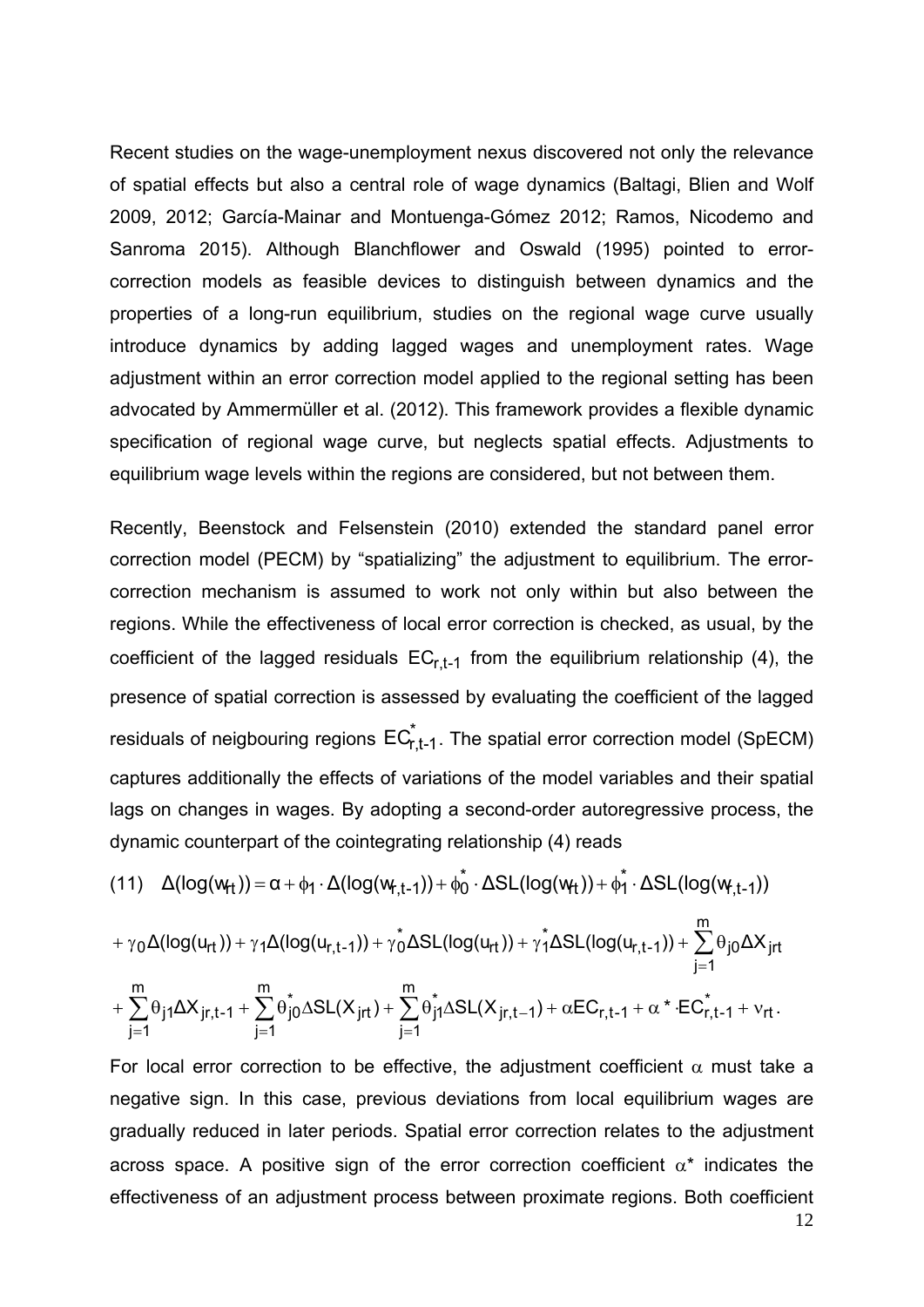$\alpha$  and  $\alpha^*$  measure the speed of adjustment towards the long-run equilibrium. If both inequalities -  $1 \le \alpha \le 0$  and  $0 \le \alpha^* \le 1$  hold, the system is said to be globally cointegrated, as gradual adjustment takes place.<sup>2</sup> The borderline case  $\alpha = \alpha^* = 1$  indicates full adjustment within one period. In the special case  $\alpha = \alpha^* = 0$ , the spatial error correction model (SpECM) turns into a spatial vector autoregression as an adequate dynamic modelling framework for stationary variables. By combining the cointegrating relationship (4) with the SpECM (11) a dynamic spatial wage curve is obtained that is similarly structured to its standard representation.

#### **4. Data**

<u>.</u>

The wage-unemployment nexus is investigated for West German regions in the period from 1995 to 2010. The East-West divide in the levels of pay and unemployment is not the only reason for focusing on the old German Länder. The long-lasting adjustment process in the new Länder West German may obscure a negative relationship between the wage and unemployment rate. In particular the launch of large scale active labor market policies (ALMP) creates doubts whether unemployment rate serves as an appropriate measure for labor market slack (Pannenberg and Schwarze 1998). Thus, the issue of existence of an East German wage curve forms a distinct focus of research (cf. Pannberg and Schwarze 1998; Baltagi, Blien and Wolf 2000; Elhorst, Blien and Wolf 2007).

Unemployment rates are measured at the level of both districts and employment agencies. The administrative districts are the smallest spatial units for which unemployment rates are reported. Because of their strong linkages to competencies and responsibilities in public employment administration (Hilbert 2008, pp. 73-74), employment agencies do not share the characteristics of functional regions (Kropp and Schwengler 2014). Although in most cases employment agencies consist of one or more entire districts, different parts of administrative districts may be assigned to different agencies. Therefore, both unemployment rates and wages are collected at the level of NUTS-3 regions.

<sup>&</sup>lt;sup>2</sup> In case of a negative spatial adjustment coefficient  $\alpha^*$ , above-equilibrium wages in the neighbouring regions would exert a downward pressure on local wages. In the scarce literature on the SpECM approach there is no consensus on the sign of the spatial error correction coefficient. While Beenstock and Felsenstein (2010) found the same sign for both adjustment coefficients in regional house price modelling, the findings of Mitze and Özyurt (2014) for trade- and FDI-driven productivity growth are completely in line with our reasoning.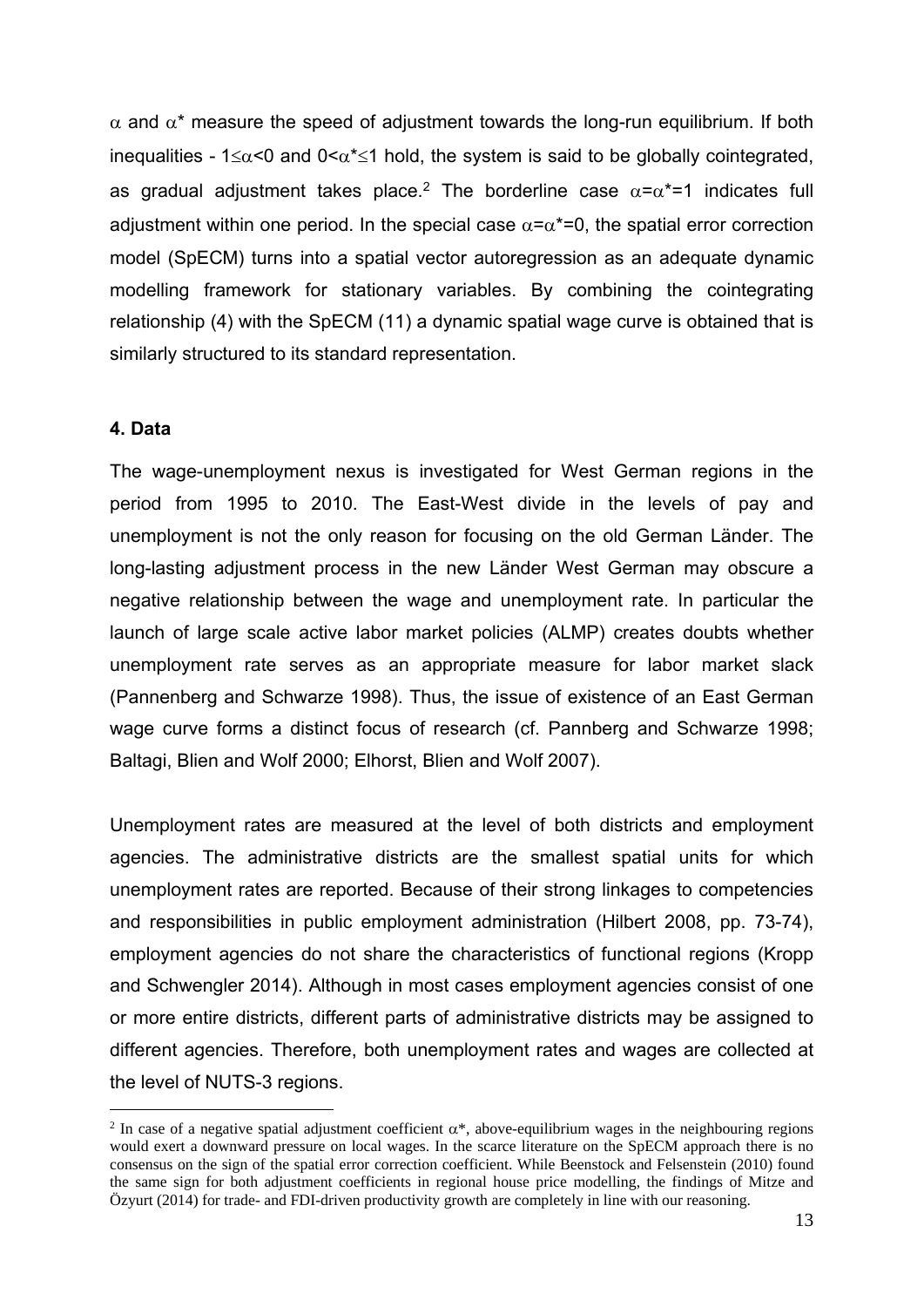Official statistics provides different indicators for wages. The Regional Database Germany of the Federal Statistical Office reports gross wages and salaries per year. By dividing through the number of employees, yearly wages per worker are obtained. However, because the estimated wage curve elasticity can be affected by the cyclical behaviour of working hours, distortions may arise (Card 1995). To avoid this effect, we utilize hourly wages available from the Sample of Integrated Labour Market Biographies (SIAM) drawn from the Integrated Employment Biographies (IEB) of the Institute for Employment Research (IAB). The data relate to full-time employees subject to social security contributions with hourly wages of more than six Euro. Unemployment rates for NUTS-3 regions stem from the Labour Market Statistics of the German Federal Employment Agency (BA).

In investigating the impacts of economic conditions on wages, individual characteristics like vocational education, experience and gender for remuneration have to be included (cf. Heckman, Lochner and Todd 2003). In addition, working time, branch and firm size may influence hourly pay. Moreover, New Economic Geography (NEG) has brought market access into renewed prominence. Table 1 gives an overview of the control variables selected for this study and their potential relevance for wage determination.

| Type of control           | Variable                                                                        | Indicator                                                                                                                     | Relevance                                                                                                           |
|---------------------------|---------------------------------------------------------------------------------|-------------------------------------------------------------------------------------------------------------------------------|---------------------------------------------------------------------------------------------------------------------|
| • Experience              | Share of youn-<br>ger workers                                                   | Share of employ-<br>yees younger<br>than 30 years                                                                             | Less work experience;<br>cognitive abilities<br>(speed and memory)                                                  |
|                           | Share of elder<br>workers                                                       | Share of employ-<br>yees of 50 years<br>or older                                                                              | More work experience:<br>less physical strength;<br>cognitive abilities (vo-<br>cabulary size, verbal<br>abilities) |
| • Vocational<br>education | Share of high<br>qualified<br>workers<br>Share of low<br>qualified wor-<br>kers | Share of emplo-<br>yees with an<br>acad. degree<br>Share of employ-<br>yees without vo-<br>cational training<br>qualification | Benefits of higher edu-<br>cation ("education<br>pays")<br>Low-productivity wor-<br>kers                            |

Table 1: Regional characteristics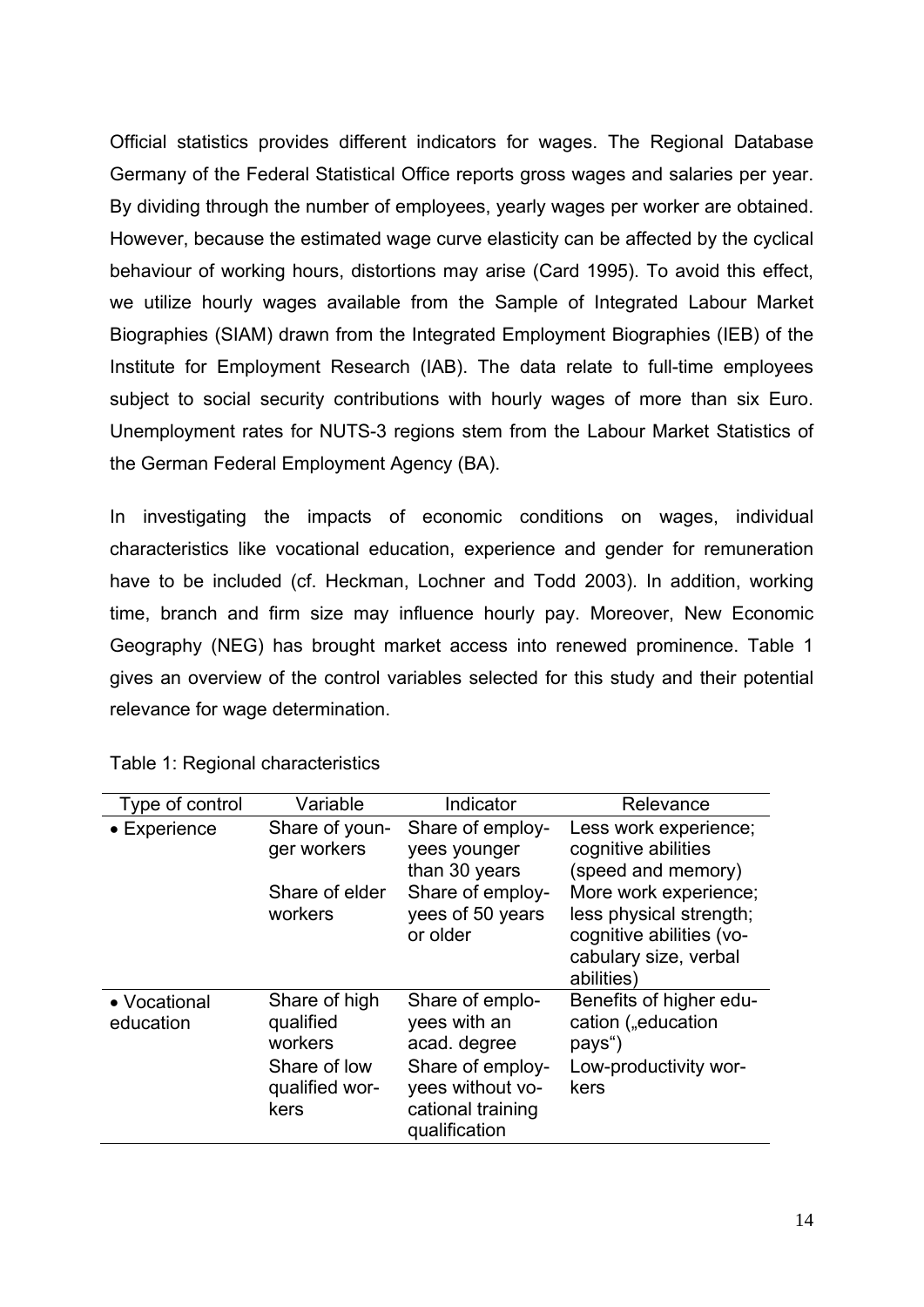| $\bullet$ Gender                       | Share of fe-<br>male workers         | Share of female<br>workers                                             | Higher labour supply<br>elasticity; less em-<br>ployed in sectors with<br>high entry/exit costs                      |
|----------------------------------------|--------------------------------------|------------------------------------------------------------------------|----------------------------------------------------------------------------------------------------------------------|
| • Working time                         | Share of part-<br>time workers       | Share of part-<br>time workers                                         | Less bargaining power<br>(high share in unfa-<br>vourable business<br>conditions)                                    |
| • Firm size                            | Firm size                            | Average number<br>of employees per<br>firm in full-time<br>equivalents | Small firms have lower<br>monitoring costs and<br>offer different<br>employment<br>opportunities than<br>large firms |
| • Sectoral<br>composition              | Service sector                       | Share of em-<br>ployees in ser-<br>vice sector<br>Share of em-         | Sectoral wage diffe-<br>rentials                                                                                     |
|                                        | Agricultural<br>sector               | ployees in agri-<br>culture sector                                     | Low-wage sector                                                                                                      |
| $\bullet$ Centres and<br>accessibiilty | Urbanization<br>(Agglome-<br>ration) | Share of agricul-<br>ture in own re-<br>gion and sur-<br>roundings     | Higher wages in urba-<br>nized regions due to<br>agglomeration advan-<br>tages                                       |

The data requirements of the cointegration approach are checked on the basis of Pesaran's (2007) panel unit root test that accounts for cross-sectional dependence. While the test equation (5) is used with the intercept in testing for a unit root in the unemployment rate and the control variables, a linear trend is included as additional component for the wage.

|                                    | Level     | p-value | <b>Difference</b> | p-value |
|------------------------------------|-----------|---------|-------------------|---------|
| Log wage rate                      | $-2.4691$ | 0.116   | $-2.8932$         | 0.000   |
| Log unemployment rate              | $-1.2573$ | 0.999   | $-2.4720$         | 0.000   |
| Share of younger workers           | $-2.064$  | 0.056   | $-2.5297$         | 0.000   |
| Share of elder workers             | $-2.0113$ | 0.068   | $-2.3353$         | 0.000   |
| Share of high qualified<br>workers | $-1.9039$ | 0.871   | $-2.2489$         | 0.000   |
| Share of low qualified<br>workers  | $-2.1209$ | 0.013   | $-2.4398$         | 0.000   |
| Share of female workers            | $-2.0408$ | 0.047   | $-2.3876$         | 0.000   |
| Share of part-time workers         | $-1.8416$ | 0.277   | $-2.2158$         | 0.000   |
| Share of agricultural sector       | $-1.5990$ | 0.691   | $-2.3177$         | 0.000   |
| Share of service sector            | $-1.7794$ | 0.375   | $-2.2517$         | 0.000   |
| Average size of enter-<br>prises   | $-1.6006$ | 0.688   | $-2.2354$         | 0.000   |
|                                    |           |         |                   |         |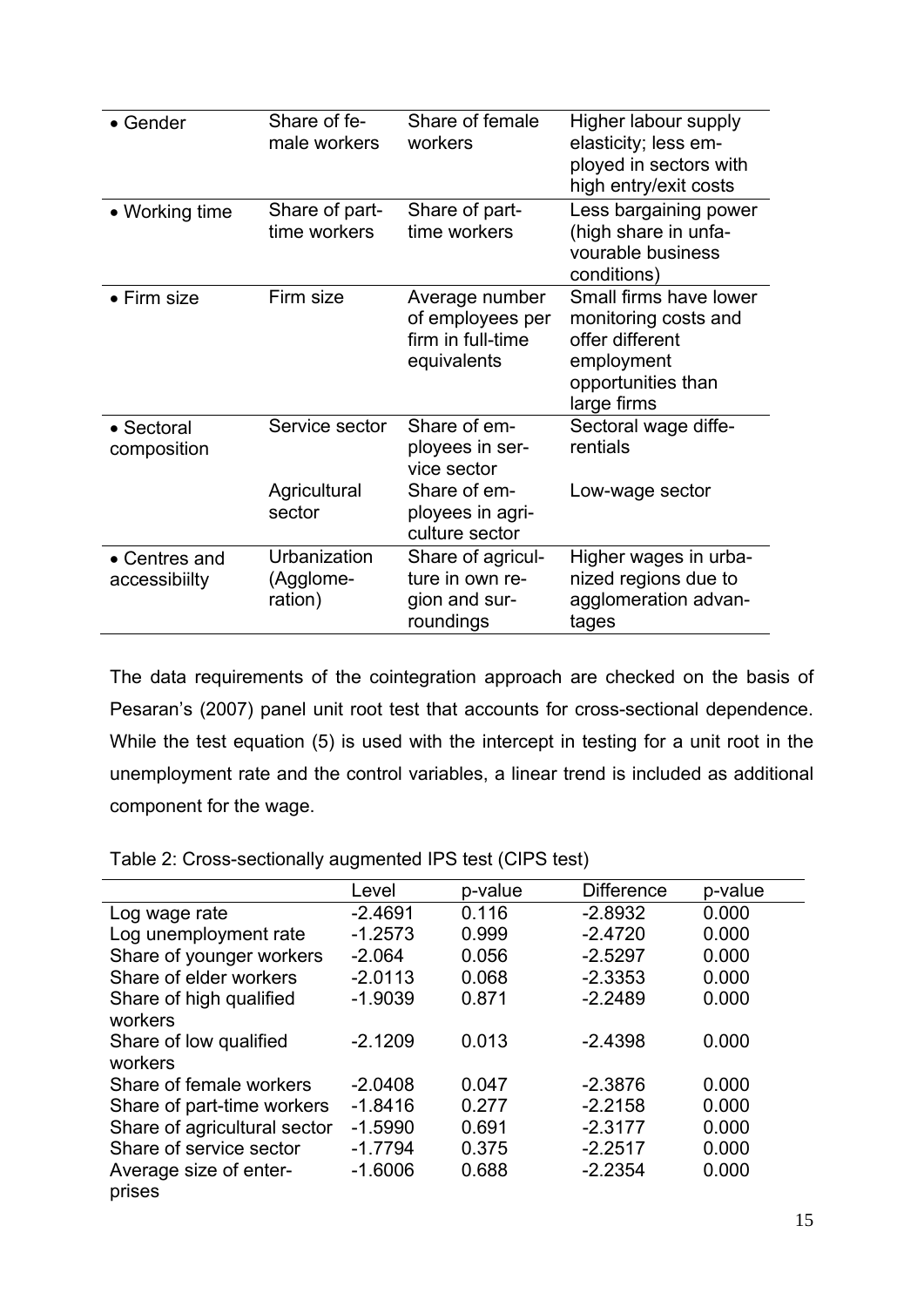| Square average size of | $-1.6554$ | 0.589 | $-2.2305$ | 0.000 |
|------------------------|-----------|-------|-----------|-------|
| enterprises            |           |       |           |       |

Note: Panel unit root test of Pesaran (2007) allowing for cross-sectional dependence by adopting a common factor model. In the test equation (5) of the CIPS test, the common factor is proxied by the cross-section means of the dependent variable. The unit root hypothesis for all regions  $(H<sub>0</sub>)$  is tested against the hypothesis that some time series are stationary  $(H_1)$ . For the level of the log wage rate, a deterministic trend is included.

Table 2 reports the results of the CIPS tests for the variables involved. By accounting for cross-sectional and serial dependence, the unit root hypothesis cannot be rejected for the wage and unemployment rate at any reasonable level of significance. As the CIPS test clearly rejects the null hypothesis of a unit root for the first differences of these variables, we conclude that these variables are integrated of order one. For the control variables, the unit root hypothesis is accepted for all but two cases at the 0.05 level of significance. At the 0.01 level, the null hypothesis cannot be rejected in any case. The first differenced series of all control variables are stationary and are included in the SpECM model. The CIPS test need not explicitly be performed for the spatial lagged variables, because they share the same integration properties as linear combinations of the original variables.

#### **5. Empirical Analysis**

As a first step, we examine, whether the variables are panel cointegrated in the sense that a linear combination between them becomes stationary. For this, different specifications of a potential long-run relationship between regional wage and unemployment rates are estimated. The estimation is performed for a non-spatial and spatial setting. Next, possible types of cointegration and short-run responses of wages to the explanatory variables are identified on the basis of the SpECM. Finally, a dynamic spatial wage curve for West Germany is obtained by combining the estimated long- and short-run models.

#### **5.1 Panel cointegration and long-run wage curve elasticities**

Econometric analysis of the relationship between the wage and unemployment rate starts with estimating and testing for a potential West German long-run wage curve leaving aside spatial effects. Table 3 displays the ML estimates of the FE model without and with instrumentation of the unemployment rate. In both cases the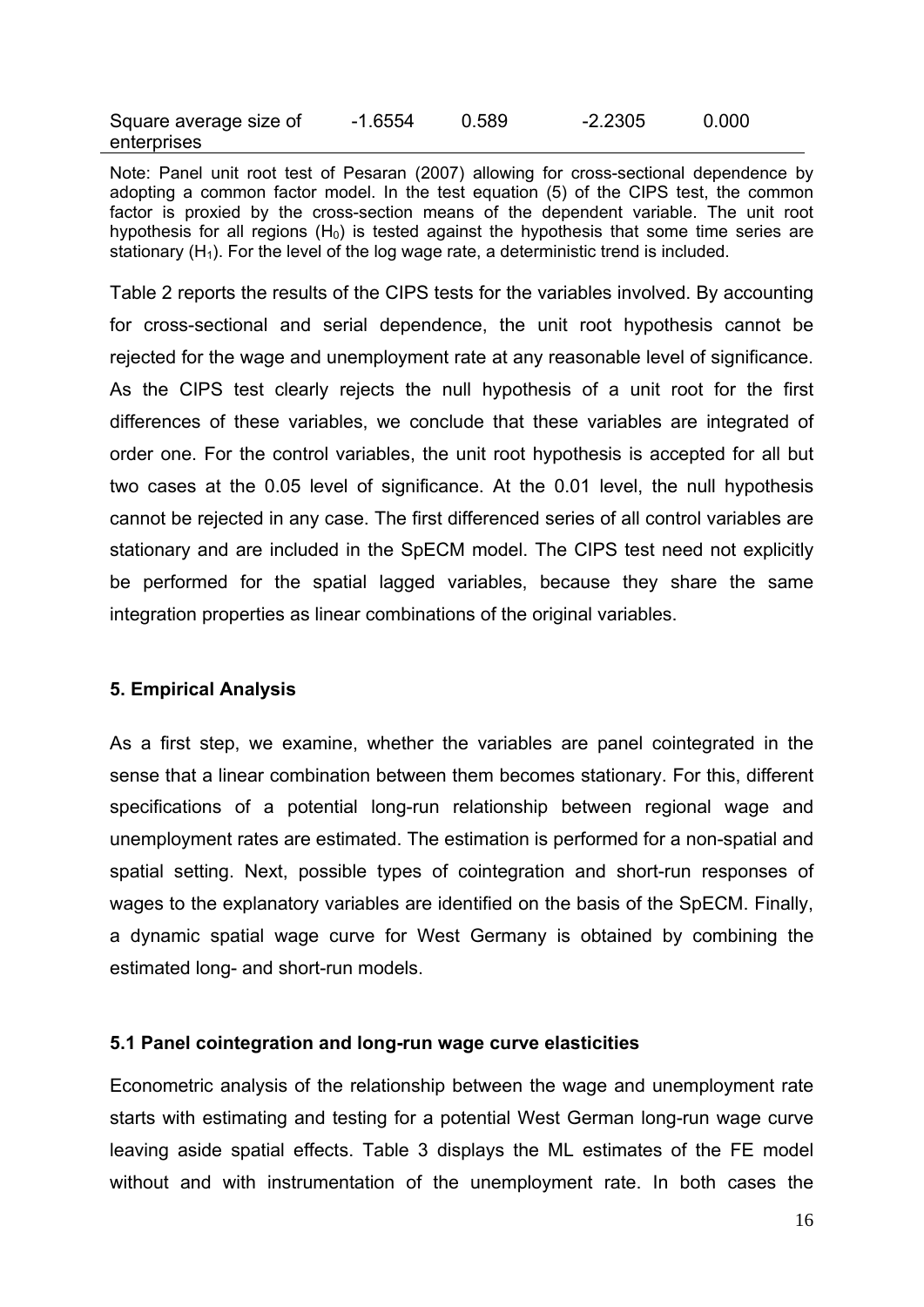Hausman test clearly rejects random effects. Region and time fixed effects prove to be highly significant. For examining panel cointegration between the wage and unemployment rate along with control variables, the testing proceduce of Holly, Pesaran and Yamagata (2010) is employed. The null hypothesis of non-cointegration cannot be rejected when the residuals of the panel models are nonstationary. The HPY test accounts for cross-sectional dependence. If spillover effects from neighbouring areas only weak evidence for the existence of a West German long-run wage curve is obtained.

With a value of -0.0152 the wage curve elasticity is estimated nearly twice as large by instrumenting the unemployment rate compared to standard ML estimation of the FE model. Although the elasticity is low in relation to the *empirical law* of -0.1 (Blanchflower/Oswald 1994), it is precisely estimated with a coefficient/SE ratio of about 6.5.3 In view of their high ratios between the response coefficients and their standard errors (SE), the shares of younger workers, high and low qualified workers, female workers, part-time workers, the share of the service sector and the size effect prove to be the most relevant controls in the marginally significant cointegration relationship.

| Nonspatial FE Model (ML) |               | Nonspatial FE Model (ML-IV) |               |
|--------------------------|---------------|-----------------------------|---------------|
| Coefficients             | Stand. Errors | Coefficients                | Stand. Errors |
| $-0.0082**$              | 0.0026        | $-0.0152**$                 | 0.0033        |
| $0.1799**$               | 0.0361        | $0.1775**$                  | 0.0361        |
| $-0.0073$                | 0.0268        | $-0.0077$                   | 0.0268        |
| 1.3372**                 | 0.0528        | 1.3463**                    | 0.0529        |
| $-0.1350**$              | 0.0324        | $-0.1185**$                 | 0.0328        |
| $0.0742*$                | 0.0324        | $0.0793*$                   | 0.0325        |
| $-0.0924*$               | 0.0369        | $-0.0958**$                 | 0.0370        |
| $-0.1923**$              | 0.0175        | $-0.1868**$                 | 0.0176        |
| $-0.1493$                | 0.1295        | $-0.1432$                   | 0.1297        |
| $0.0155**$               | 0.0015        | $0.0152**$                  | 0.0015        |
| $-0.00028**$             | 0.00003       | $-0.00028**$                | 0.00003       |
| FE.                      | - Regions     | <b>FE</b>                   | - Regions     |
|                          | - Time        |                             | - Time        |
| Pseudo $R^2$             | 0.9830        | Pseudo $R^2$                | 0.9830        |
|                          |               |                             |               |

#### Table 3: Nonspatial FE models of the wage curve

1

<sup>&</sup>lt;sup>3</sup> In panel data analysis, usually the Gauß test (z-test) is applied for assessing significance. This ignores the fact that estimated coefficients follow nonstandard distributions in the case of nonstationarity. Traditional significance tests on the regression coefficients in panel models used in established toolboxes and programs like Matlab, R, Stata and EViews should be interpreted with caution.

<sup>[</sup>Strictly speaking this implies that the critical value of  $\vert 1.96 \vert$  for the 5% level of significance is abandoned. Under these circumstances usually larger coefficient/SE ratios are necessary to conclude significance.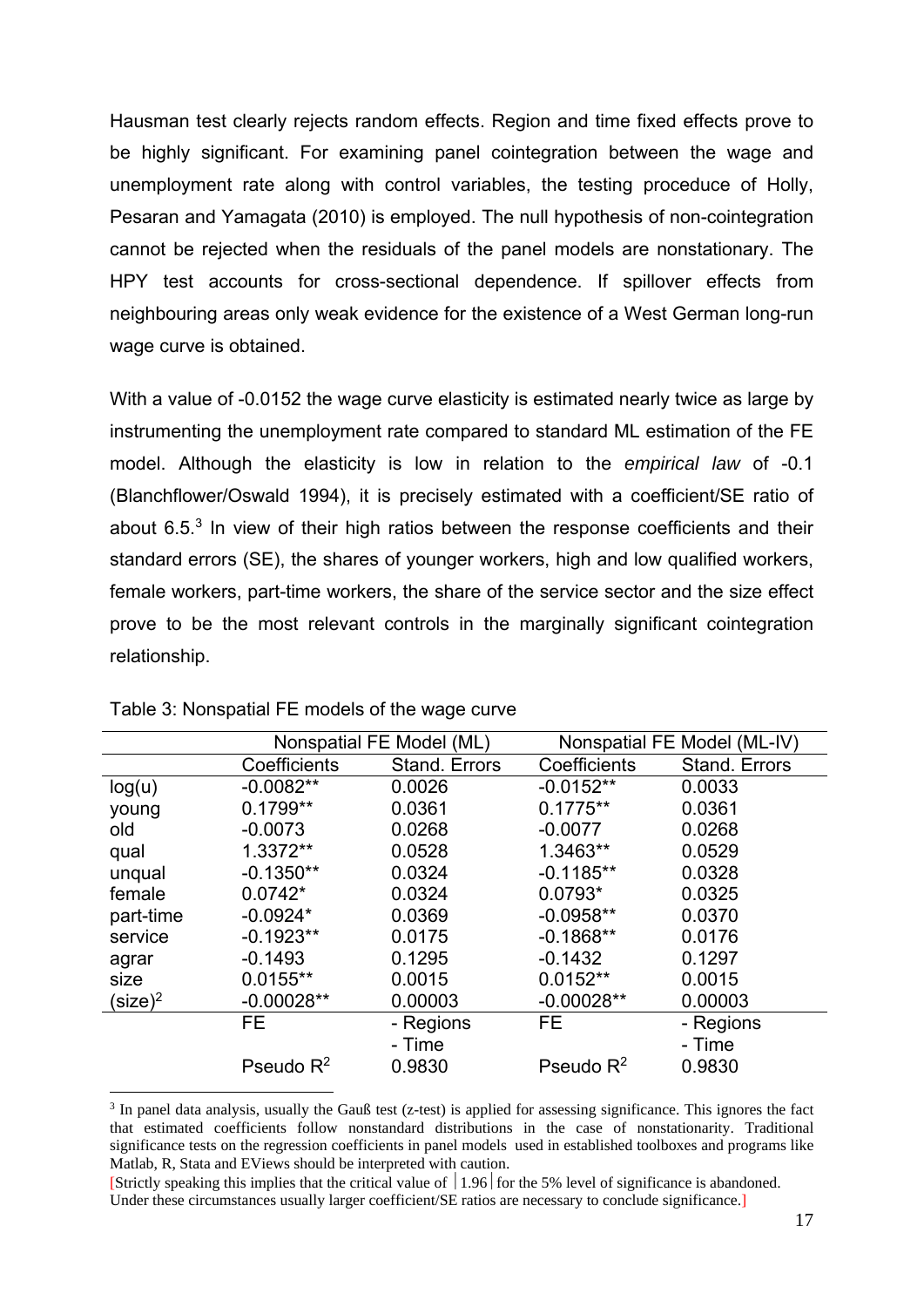| E               | 117.337**       | E              | 116.505**       |
|-----------------|-----------------|----------------|-----------------|
| Hausman         | 4703.671**      | Hausman        | 3119.098**      |
| <b>BSK</b>      | $12.194**$      | <b>BSK</b>     | 12.088**        |
| Local CD        | $10.198**$      | Local CD       | $9.873**$       |
| HPY coint. test | $-2.0181^{(*)}$ | HPY coint test | $-2.0189^{(*)}$ |

Notes: \*\*,  $\star$ ,  $\star$ ,  $\star$ ) denote significance at the 1, 5, and 10% level, respectively. Pseudo R<sup>2</sup> is the squared correlation between the observed and predicted dependent variable. F indicates the F test for the overall fit of the model. The Hausman test compares the random effects model  $(H<sub>0</sub>)$  against the fixed effects model  $(H<sub>1</sub>)$ . BSK is the Baltagi, Song and Koh (2003) for spatial error correlation. Local CD is the local variant of Pesaran's (2004) CD test for cross-sectional dependence. HPY stands for the panel cointegration tests of Holly, Pesaran and Yamagata (2010).

Both spatial tests, Pesaran's local CD and the BSK test, point to the presence of spatial spillovers in wage determination. In this situation, the estimated unemployment elasticity of wages is known to be biased and inconsistent (cf. Anselin and Bera 1998, pp. 246-247). Therefore, information on goodness of fit, panel cointegration and regression coefficients of the Spatial Durbin panel model is provided (s. Table 4). Although the inclusion of spatially lagged variables does improve the overall fit only marginally, the test statistic of the HPY test now becomes highly significant. Thus, the evidence of a stable long-run relationship between wages and regional employment conditions is strengthened by accounting for spatial dependencies.

|                     | Spatial FE Lag Model (ML) |                      | Spatial FE Lag Model (ML-IV) |                      |
|---------------------|---------------------------|----------------------|------------------------------|----------------------|
|                     | Coefficients              | <b>Stand. Errors</b> | Coefficients                 | <b>Stand. Errors</b> |
| log(u)              | $-0.0055(*)$              | 0.0031               | $-0.0085**$                  | 0.0028               |
| W log(u)            | $-0.0101*$                | 0.0043               | $-0.0097*$                   | 0.0039               |
| W log(w)            | $0.1888**$                | 0.0193               | $0.1852**$                   | 0.0194               |
| young               | 0.0274                    | 0.0344               | 0.0259                       | 0.0344               |
| old                 | $-0.0504*$                | 0.0251               | $-0.0507*$                   | 0.0251               |
| qual                | 1.2954**                  | 0.0516               | 1.2874**                     | 0.0515               |
| unqual              | $-0.1102**$               | 0.0305               | $-0.1026**$                  | 0.0306               |
| female              | $-0.0616(*)$              | 0.0365               | $-0.0582$                    | 0.0365               |
| part-time           | 0.0072                    | 0.0389               | 0.0111                       | 0.0388               |
| service             | $-0.2102**$               | 0.0163               | $-0.2082**$                  | 0.0163               |
| agrar               | $-0.1907$                 | 0.1203               | $-0.2060(*)$                 | 0.1201               |
| size                | $0.0116**$                | 0.0014               | $0.0114**$                   | 0.0014               |
| (size) <sup>2</sup> | $-0.000215**$             | 0.000034             | $-0.000214**$                | 0.000034             |
| W young             | $0.6716**$                | 0.0645               | 0.6738**                     | 0.0644               |
| W old               | $0.1212**$                | 0.0399               | $0.1106**$                   | 0.0397               |
| W qual              | $-0.5257**$               | 0.1016               | $-0.5558**$                  | 0.1013               |
| W unqual            | $-0.3243**$               | 0.0531               | $-0.3236**$                  | 0.0530               |
| W female            | 0.0092                    | 0.0569               | 0.0036                       | 0.0568               |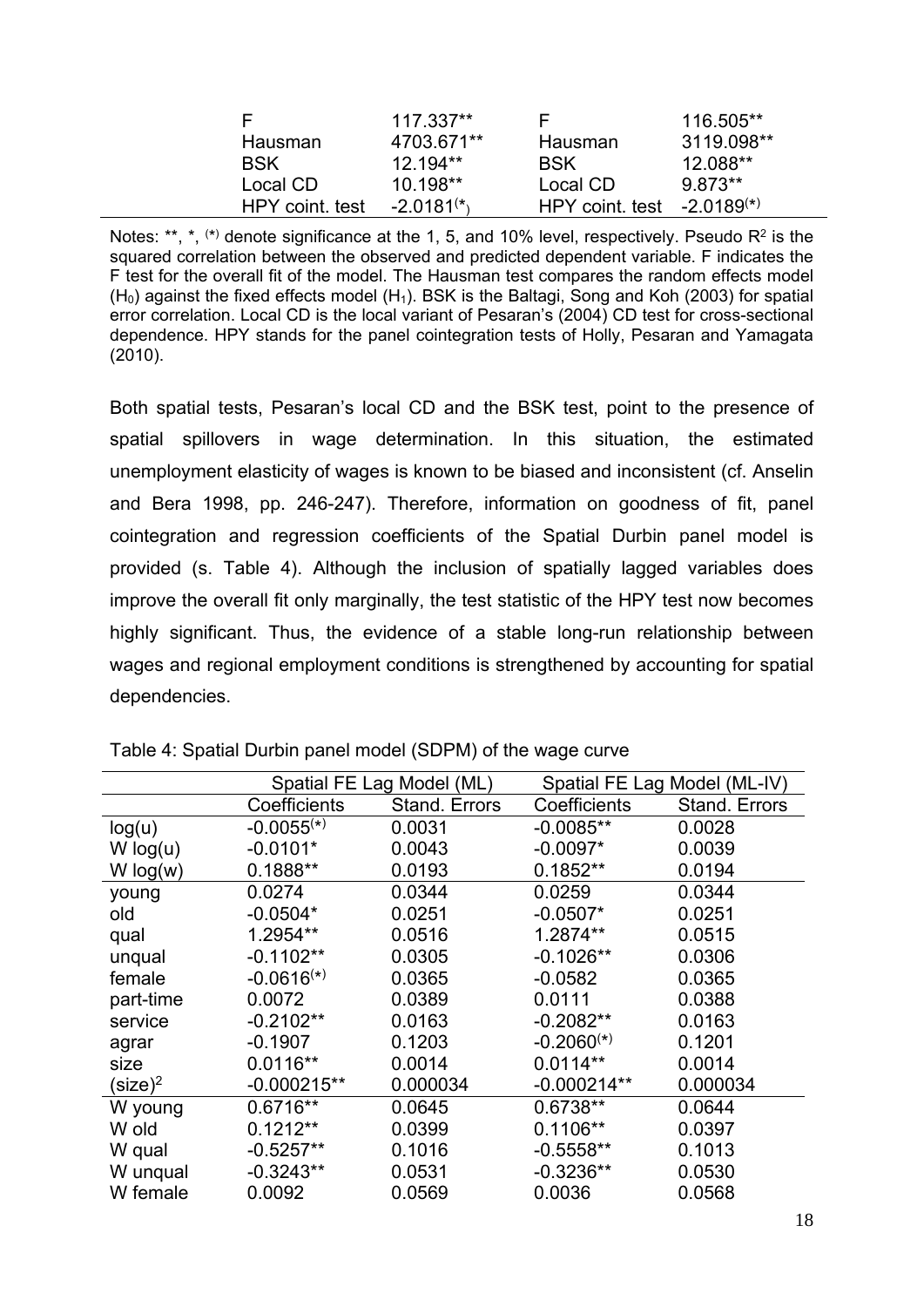| W part-time             | $-0.2733**$     | 0.0745        | $-0.2646**$     | 0.0744        |
|-------------------------|-----------------|---------------|-----------------|---------------|
| W service               | $0.2274**$      | 0.0314        | $0.2300**$      | 0.0313        |
| W agrar                 | $-0.4066*$      | 0.1917        | $-0.4116*$      | 0.1913        |
| $W$ size                | $0.0246**$      | 0.0062        | $0.0237**$      | 0.0062        |
| $W$ (size) <sup>2</sup> | $-0.0011**$     | 0.0002        | $-0.0010**$     | 0.0002        |
|                         | FE.             | regions, time | FE.             | regions, time |
|                         | <b>SER</b>      | 0.0156        | <b>SER</b>      | 0.0147        |
|                         | Pseudo- $R^2$   | 0.9846        | $Pseudo-R2$     | 0.9846        |
|                         | HPY coint. test | $-2.5467**$   | HPY coint. test | $-2.7193**$   |

Notes: \*\*, \*, (\*) denote significance at the 1, 5, and 10% level, respectively. W indicates the spatial lag of a variable. SER is the standard error of regression. Pseudo  $R<sup>2</sup>$  is the squared correlation between the observed and predicted dependent variable. HPY stands for the panel cointegration tests of Holly, Pesaran and Yamagata (2010).

Considering spatial effects, the regression coefficient of own region's unemployment rate decreases irrespective of whether the unemployment rate is instrumented or not. In the non-spatial FE panel model spatial spillovers seem to be partly captured by the local labour market conditions. An incorporation of economic conditions in neighbouring areas is strongly suggested by the comparatively large response coefficients of the spatially lagged unemployment rate. The coefficient/SE ratios between 2.5 and 3 indicate that the regression coefficients of both unemployment variables are relatively precisely estimated with the ML-IV approach. With a coefficient/SE ratio of about 10 the highest significance is obtained for the estimated spatially autoregressive parameter with a value of almost 0.2.

The wage-unemployment relationship might be influenced by specific regional characteristics like experience, education, sectoral composition, firm size, urbanization and accessibility. According to the theoretical considerations not only own region's characteristics should matter but likewise those of proximate regions. From Table 4 it can be concluded that indeed both local and spatially lagged controls play an important role. The relevance of regional features in explaining the wage level occurs irrespectively of whether the unemployment rate is instrumented or not. In terms of coefficient/SE ratios the shares of old workers, qualified and unqualified workers, the shares of the service and agricultural sectors as well as firm size both in own and surrounding regions are most significant. In contrast, the effect on the share of part-time workers can be only established with respect to the larger labour market.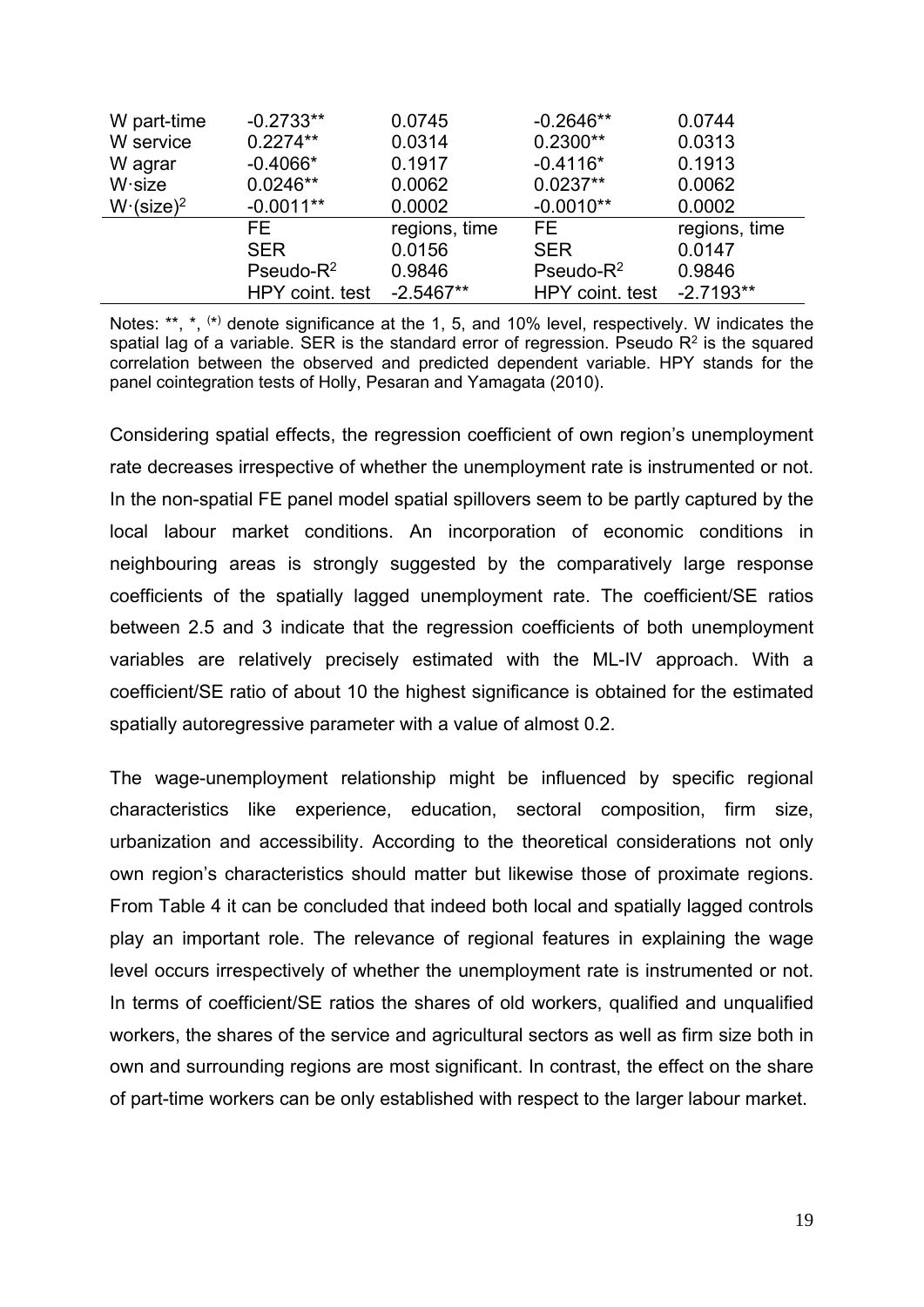|                          | Spatial Durbin Panel Model Spatial Durbin Panel Model |              |
|--------------------------|-------------------------------------------------------|--------------|
|                          | (ML)                                                  | $(ML-IV)$    |
| Direct impact            | $-0.00018$                                            | $-0.00852**$ |
| Indirect impact          | $-0.02408**$                                          | $-0.01379*$  |
| - First-order impact     | $-0.02004**$                                          | $-0.01132*$  |
| - Higher order impacts   | $-0.00404**$                                          | $-0.00247*$  |
| Total impact             | $-0.02426**$                                          | $-0.02231*$  |
| - Direct and first-order | $-0.02022**$                                          | $-0.01984*$  |
| impact                   |                                                       |              |

Table 5: Average direct, indirect and total unemployment impacts on wages

Notes: \*\*, \*, (\*) denote significance at the 1, 5, and 10% level, respectively. The impacts correspond to the partial derivatives detailed by Lesage and Pace (2009, pp. 34-42). Significance of impact measures is assessed by Monte Carlo simulation (Piras 2013).

Due to the omission of endogenous feedback effects, the regression coefficients of the SDPM no longer render the marginal effects of the explanatory variables on the dependent variable. Lesage and Pace (2009, pp. 34-42) developed an impact analysis to identify direct and indirect effects. Direct impacts also capture circular routes of own region's impulses that pass through neighbouring areas before affecting the local wage level. Indirect impacts for a particular region are obtained by summing the marginal derivatives over all other regions. In view of the fact that the partial derivatives will vary from region to region, average direct, indirect and total impacts are utilized for assessing the variable-specific effects. The wage elasticities with respect to unemployment are presented in Table 5 for the ML and ML-IV estimates of the spatial Durbin panel model. The indirect impacts are additionally partitioned into first-order and higher-order effects. Impact analysis corroborates the greater indirect versus direct unemployment effects. Neglecting endogeneity of the unemployment even leads to lack of significance of the latter impact. With instrumentation the local unemployment elasticity of wages of -0.009 is highly significant, albeit lower in absolute value than the elasticity of -0.014 resulting from changes of the unemployment rate in neighbouring regions. The stronger indirect impact may be explained by monopsonistic competition relevant within travel-to-work areas, and thereby exceeding the boundaries of the districts. This interpretation is supported by the fact that higher order impacts play a negligible role. About 82 per cent of indirect effects is attributed to first-order neighbours.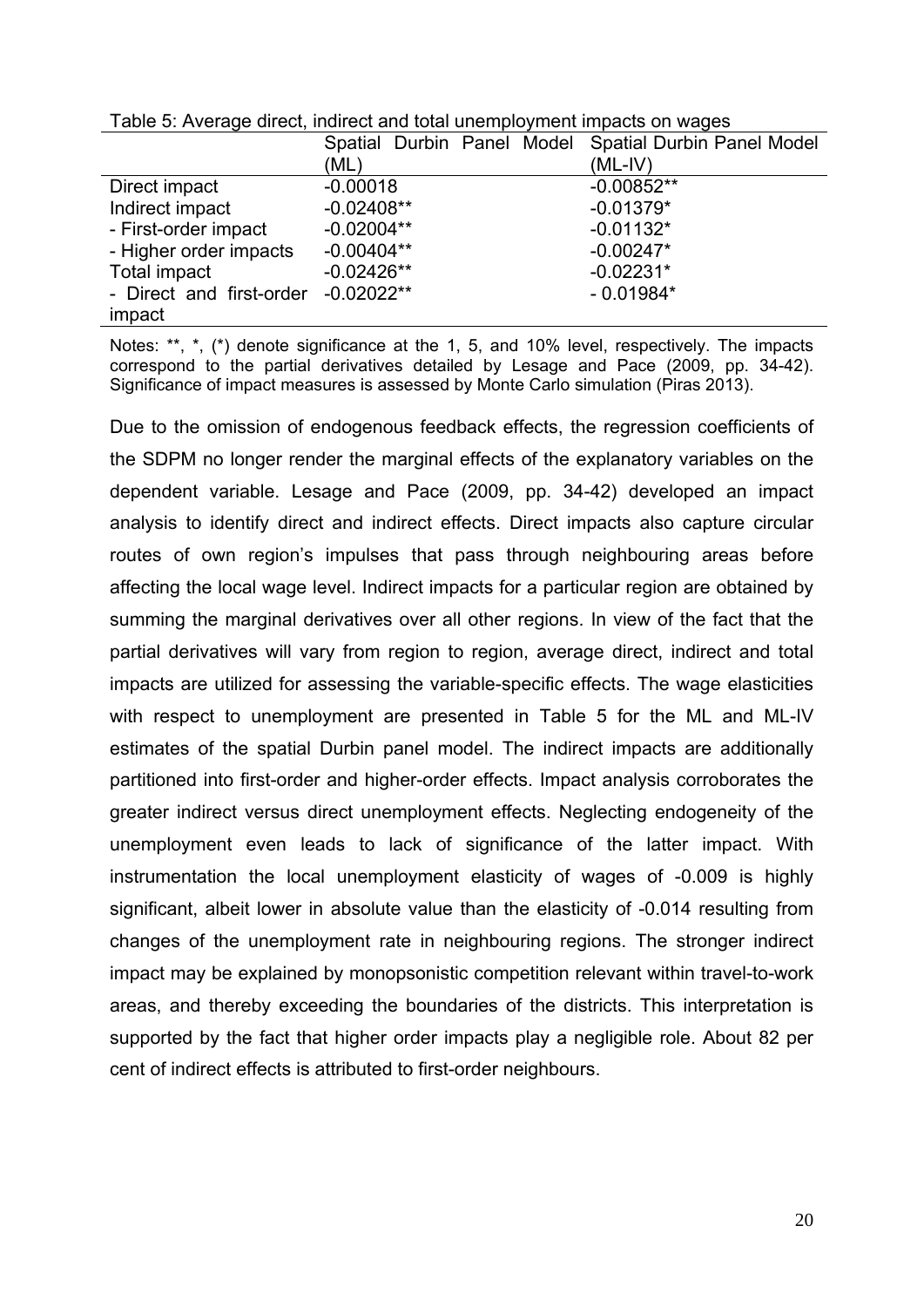#### **5.2 Spatial error-correction model and dynamic spatial wage curve**

The spatial error-correction model captures the effects of short-run changes in the log unemployment rate and regional characteristics along with those of local and neighbouring equilibrium deviations on the growth rate of wages. The lagged residuals are constituent parts of the error-correction mechanism operating within and between regions. The significantly negative error correction terms  $EC_{t-1}$  in Table 6 indicate the presence of local error correction and confirms the finding of the HPY cointegration test. With regard to the regional characteristics, about 40 percent of long-run imbalances from own region's equilibrium between unemployment and wages are corrected within a year. The significant error correction term W·ECt-1 signals that also a spatial error-correction mechanism is at force. 25 percent of neighbouring disequilibria spills over onto the own region after one year. Due to the effectiveness of both local and spatial error-correction, the system is said to be globally cointegrated.

|                                            | <b>SpECM</b>               |               | SpECM IV       |               |
|--------------------------------------------|----------------------------|---------------|----------------|---------------|
|                                            | Coefficients               | Stand. Errors | Coefficients   | Stand. Errors |
| Intercept                                  | $0.0069*$                  | 0.0029        | $0.0070*$      | 0.0029        |
| $\Delta$ log(Wt-1)                         | $-0.0670**$                | 0.0143        | $-0.0679**$    | 0.0143        |
| $\Delta$ W log(wt)                         | $0.4651**$                 | 0.0219        | 0.4669**       | 0.0219        |
| $\Delta$ W log(w <sub>t-1</sub> )          | $-0.1470**$                | 0.0169        | $-0.1448**$    | 0.0169        |
| $\Delta$ log(u <sub>t</sub> )              | $-0.0023$                  | 0.0039        | $-0.0118*$     | 0.0057        |
| $\Delta$ log(u <sub>t-1</sub> )            | $-0.0049$                  | 0.0040        | $-0.0061$      | 0.0040        |
| $\Delta$ W log(ut)                         | 0.0057                     | 0.0043        | $0.0157*$      | 0.0062        |
| $\Delta$ W log(u <sub>t-1</sub> )          | 0.0060                     | 0.0045        | 0.0066         | 0.0045        |
| $EC_{t-1}$                                 | $-0.4078**$                | 0.0141        | $-0.4078**$    | 0.0141        |
| $W$ EC <sub>t-1</sub>                      | $0.2509**$                 | 0.0253        | $0.2541**$     | 0.0253        |
| $\Delta$ young <sub>t-1</sub>              | $-0.2353**$                | 0.0539        | $-0.2283**$    | 0.0540        |
| $\Delta$ qualt                             | $0.1754*$                  | 0.0890        | $0.1716*$      | 0.0889        |
| $\Delta$ qualt-1                           | 0.5959**                   | 0.0899        | 0.5954**       | 0.0899        |
| $\Delta$ unqualt                           | $-0.1148*$                 | 0.0480        | $-0.1128*$     | 0.0480        |
| $\Delta$ female <sub>t-1</sub>             | $-0.1005*$                 | 0.0440        | $-0.0949*$     | 0.0441        |
| $\Delta$ part-time <sub>t-1</sub>          | $0.2926**$                 | 0.0495        | 0.2896**       | 0.0495        |
| $\Delta$ servicet                          | $-0.0883**$                | 0.0189        | $-0.0872**$    | 0.0189        |
| $\Delta$ service <sub>t-1</sub>            | $-0.0416*$                 | 0.0191        | $-0.0416*$     | 0.0191        |
| $\Delta$ agrar <sub>t-1</sub>              | $-0.6290**$                | 0.1518        | $-0.6397**$    | 0.1522        |
| $\Delta$ sizet                             | $0.0061**$                 | 0.0018        | $0.0060**$     | 0.0018        |
| $\Delta$ (size <sub>t</sub> ) <sup>2</sup> | $-0.000075$ <sup>(*)</sup> | 0.00004       | $-0.000073(*)$ | 0.000040      |
| $\Delta$ size <sub>t-1</sub>               | $-0.0055**$                | 0.0018        | $-0.0053**$    | 0.0018        |
| $\Delta$ W youngt                          | $0.2467**$                 | 0.0881        | 0.2376**       | 0.0877        |

Table 6: Spatial error correction model (SpECM)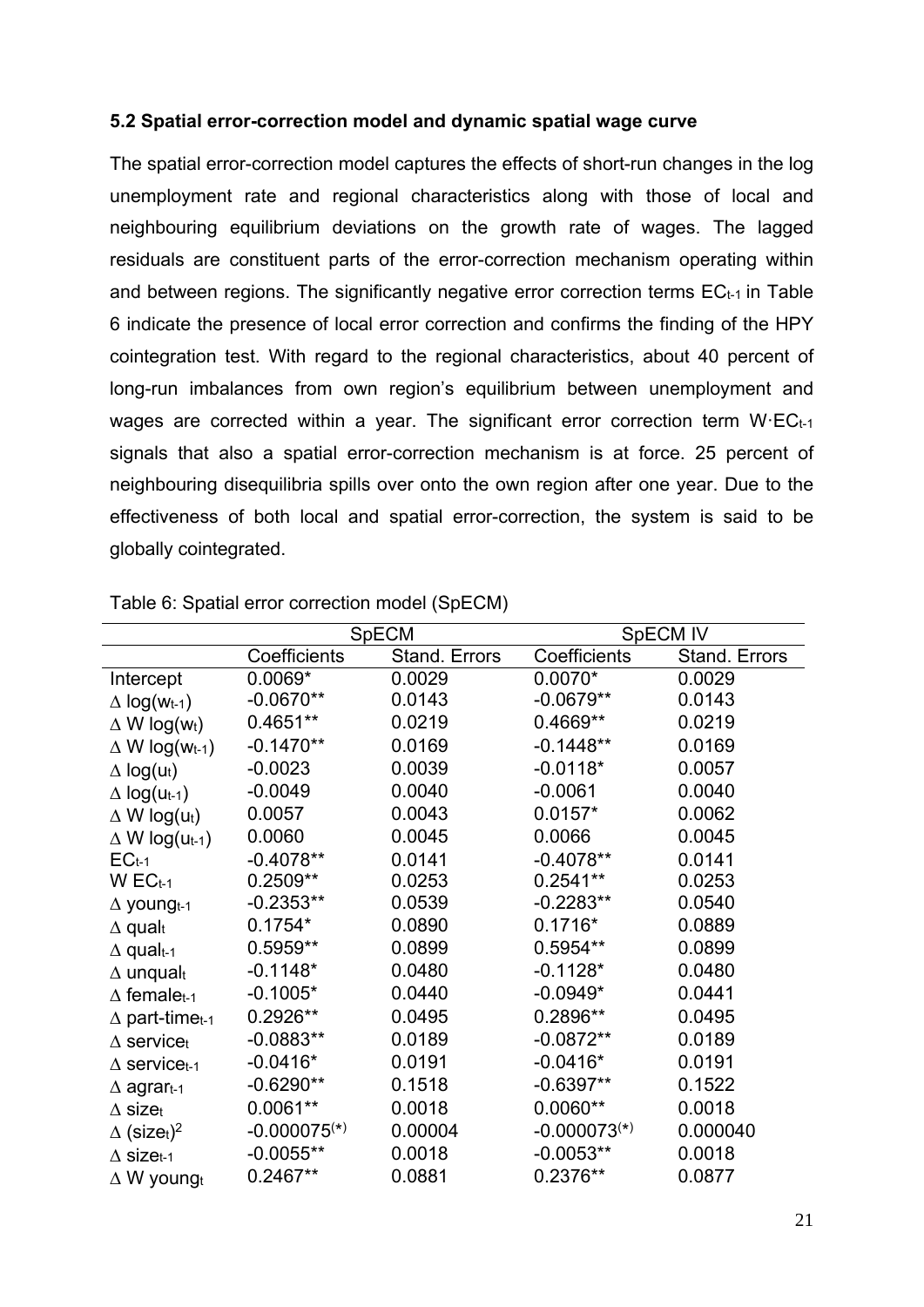| $\Delta$ W youngt-1             | $-0.5236**$    | 0.0880  | $-0.5259**$    | 0.0881  |
|---------------------------------|----------------|---------|----------------|---------|
| $\Delta$ W qual <sub>t-1</sub>  | $0.3250*$      | 0.1649  | 0.3384*        | 0.1651  |
| $\Delta$ W unqualt              | $-0.1726*$     | 0.0880  | $-0.1842*$     | 0.08770 |
| $\Delta$ W unqualt-1            | $0.1631^{(*)}$ | 0.0853  | $0.1563^{(*)}$ | 0.0854  |
| $\Delta$ W femalet              | $-0.1920**$    | 0.0578  | $-0.2008**$    | 0.0578  |
| $\Delta$ W part-timet           | $-0.1947*$     | 0.0826  | $-0.1877*$     | 0.0821  |
| $\Delta$ W service <sub>t</sub> | $0.0824*$      | 0.0339  | $0.0751*$      | 0.0344  |
| $\Delta$ W agrart-1             | $-0.6749**$    | 0.2023  | $0.6256**$     | 0.2038  |
|                                 | <b>SER</b>     | 0.0121  | <b>SER</b>     | 0.0121  |
|                                 | $R^2$          | 0.667   | $R^2$          | 0.667   |
|                                 | F              | 183.8** | F              | 184.1** |

Notes: \*\*,  $\star$ ,  $\star$ ,  $\star$ ) denote significance at the 1, 5, and 10% level, respectively.  $EC_{t-1}$  is the local error correction term and W  $EC_{t-1}$  the spatial error correction term. W indictes the spatial lag of a variable. SER is the standard error of regression.  $R<sup>2</sup>$  is the determination coefficient. F indicates the F test for the overall fit of the model.

From Table 6 it can be seen which variables induce short-run changes in the wage rate. Wage changes in the own region depend significantly on local wage variations in the previous period. The negative coefficient indicates that, viewed in isolation, prior increases of wages tend to decrease own region's wages. Just as in the longrun, spatial wage spillovers prove relevant in the short-run. Additionally, current changes of wages in neighbouring regions affect changes in local wages positively, whereas they are negatively correlated with spatially lagged wage differences of the previous period. Overall, however, positive wage spillovers can be established in the short-run.

In the short-run, contemporaneous variations in the unemployment rate significantly affect alterations in wages. While changes in the own region's labour market conditions exert a negative impact on local wage differences, the short-run influence from neighbouring regions is positive. No significant effects of lagged changes of unemployment rates in the own and proximate regions are established. Furthermore, Table 6 reveals that wage changes can be attributed in part to variations in regional characteristics. Both temporal differences of local and neighbouring characteristics will generate significant short-run effects on the adjustment of wages.

A cointegration-based dynamic spatial wage curve is derived by combining the equilibrium relationship and the spatial error correction model. For this, the error correction terms  $EC_{t-1}$  and W $EC_{t-1}$  are substituted by the estimated Spatial Durbin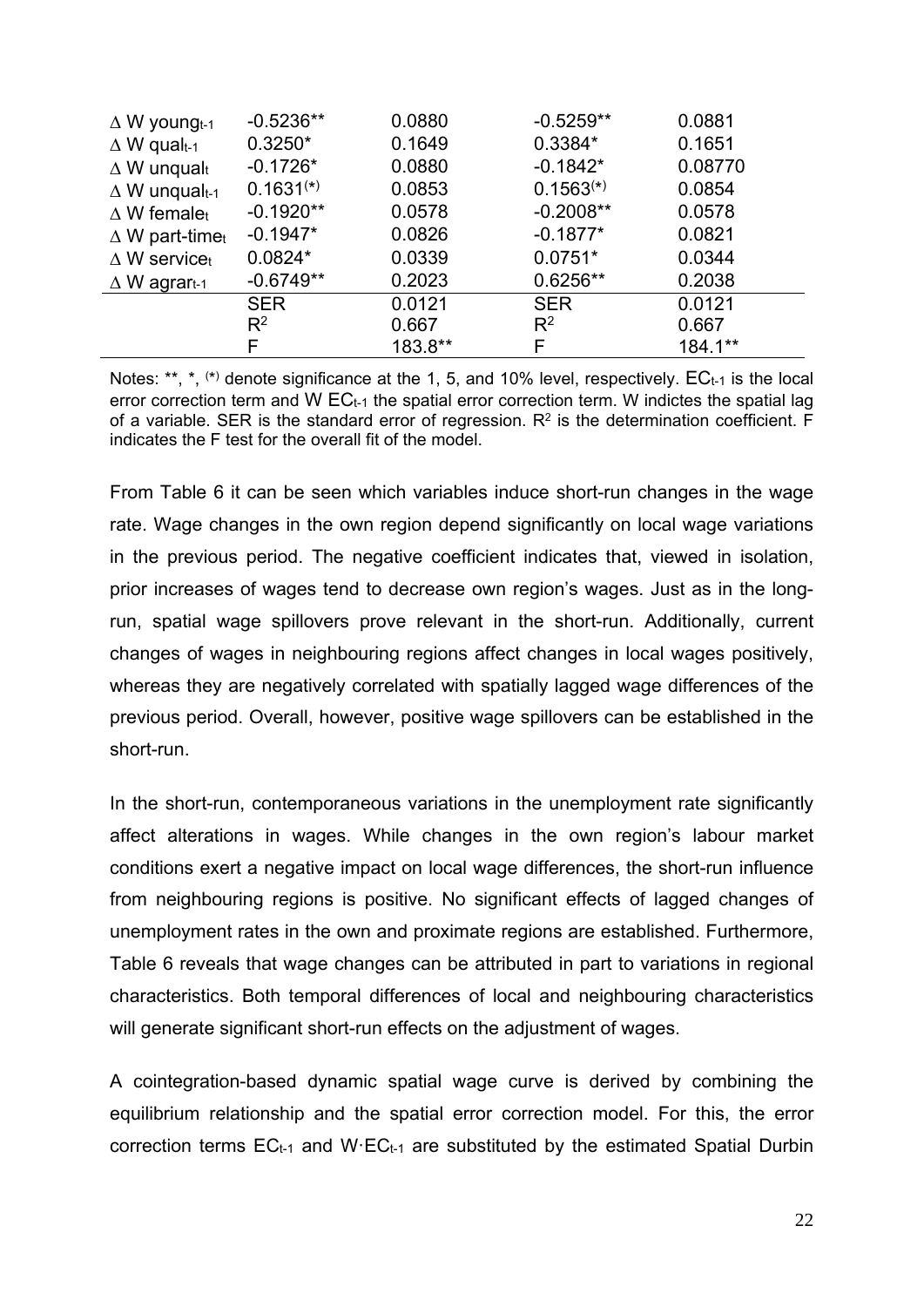Panel Model (ML-IV). After some simplifications the dynamic wage-unemployment relationship

$$
(8) log(w_{rt}) = 0.5243 \cdot log(w_{r,t-1}) + 0.0679 \cdot log(w_{r,t-2}) + 0.4669 \cdot \left(\sum_{s=1}^{n} w_{rs} \cdot log(w_{st})\right) - 0.2821 \cdot \left(\sum_{s=1}^{n} w_{rs} \cdot log(w_{s,t-1})\right) + 0.1448 \cdot \left(\sum_{s=1}^{n} w_{rs} \cdot log(w_{s,t-2})\right) - 0.0118 \cdot log(u_{t}) + 0.0019 \cdot log(u_{r,t-1}) + 0.0061 \cdot log(u_{r,t-2}) + 0.0157 \cdot \left(\sum_{s=1}^{n} w_{rs} \cdot log(u_{st})\right) - 0.0109 \cdot \left(\sum_{s=1}^{n} w_{rs} \cdot log(u_{s,t-1})\right) - 0.0066 \cdot \left(\sum_{s=1}^{n} w_{rs} \cdot log(u_{s,t-2})\right) + C_{rt} + C_{r,t-1} + C_{r,t-2}
$$

is obtained that is similarly structured to its standard representation. The terms  $C_{rt}$ ,  $C_{r,t-1}$  and  $C_{r,t-2}$  capture the contemporaneous and lagged effects of the control variables and lagged second-order wage and unemployment spillovers.

As the estimated coefficient of 0.524 of lagged wages is significantly different from 1, the Phillips curve hypothesis is clearly rejected. At the same time, the autoregressive coefficient deviates significantly from 0. The finding of substantial inertia in the adjustment of wages to the long-run equilibrium relationship is well in line with the evidence from the dynamic spatial panel approach of Baltagi, Blien and Wolf (2012). Qualitatively this also complies with the ECM results of Ammermüller et al. (2010). The larger estimated autoregressive parameter from the non-spatial ECM reparameterization is partly due to the missing second-order lag. Spatial autocorrelation of wages is additionally identified by significant coefficients of contemporaneous and past spatially lagged wages.

Present and past labour market conditions are also relevant for local wages. The own region's employment situation is reflected in the wage rate without measurable delay. This is somewhat in variance with findings by Ammermüller et al. (2010) of similar regression for the present and previous unemployment rate. Negative effects of high unemployment in proximate regions seem to prevail only after two to three periods. While spatial unemployment spillovers are positive in the short-run, the overall spatially lagged unemployment impact on wages is negative.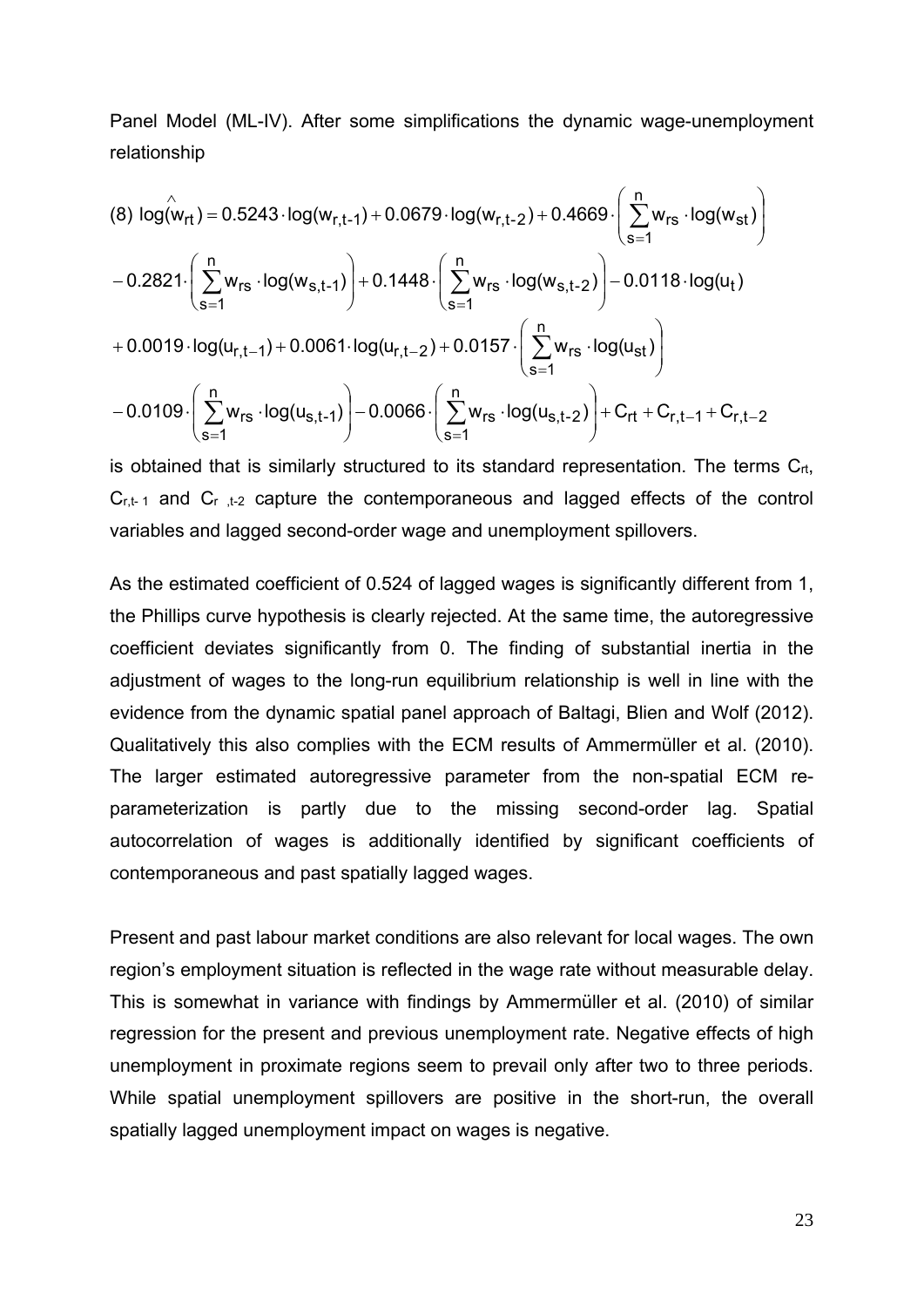#### **6. Conclusions**

By adopting a global cointegration approach to wage curve analysis, the risk of spurious regression with nonstationary variables is adequately addressed in a spatial panel setting. In accounting for cross-sectional dependence, the CIPS test disclosed non-stationarity of panel variables forming the wage-unemployment nexus. The panel cointegration test of Holly, Pesaran and Yamagata (2010) gives evidence for the existence of a long-run wage curve for West Germany. In conjunction with territorial characteristics, regional wage and unemployment rates prove to be locally and spatially cointegrated. The inclusion of spatial effects substantially strengthens the cointegrating relationship. When spatial effects are neglected, the cointegration vector is only marginally significant.

In a spatial setting with endogenous spatial spillovers, the regression coefficients do not reflect the marginal effects of the explanatory variables on the dependent variable. Here estimates of unemployment elasticities of pay are derived from impact analysis (Laplace and Pace 2009, pp. 34-42). In accordance with Ammermüller et al. (2010) and Baltagi, Blien and Wolf (2012) the estimated wage curve elasticities lie well below Blanchflower and Oswald's (1995) popularized average value of -0.1. Both the direct and indirect effect prove to be significant with the latter even slightly greater than the former. More than 80% of unemployment spillovers result from first-order neighbours. The high relevance of surrounding regions gives support to the theory of monopsonistic competition. The total impact of regional unemployment on the wage amounts to almost -0.025.

Global cointegration between wage and unemployment rates in the presence of regional characteristics is inferred as well from the spatial error correction model as the dynamic counterpart to the cointegrating relationship. Both the local and spatial error correction mechanism prove to be effective in establishing the long-run equilibrium. Significant short-run effects stem from lagged changes in wage rates and current and lagged changes in unemployment rates in the own and surrounding regions. This also holds for most regional characteristics. On the basis of the dynamic specification of the wage curve, the Phillips curve hypothesis is clearly rejected for the West German economy.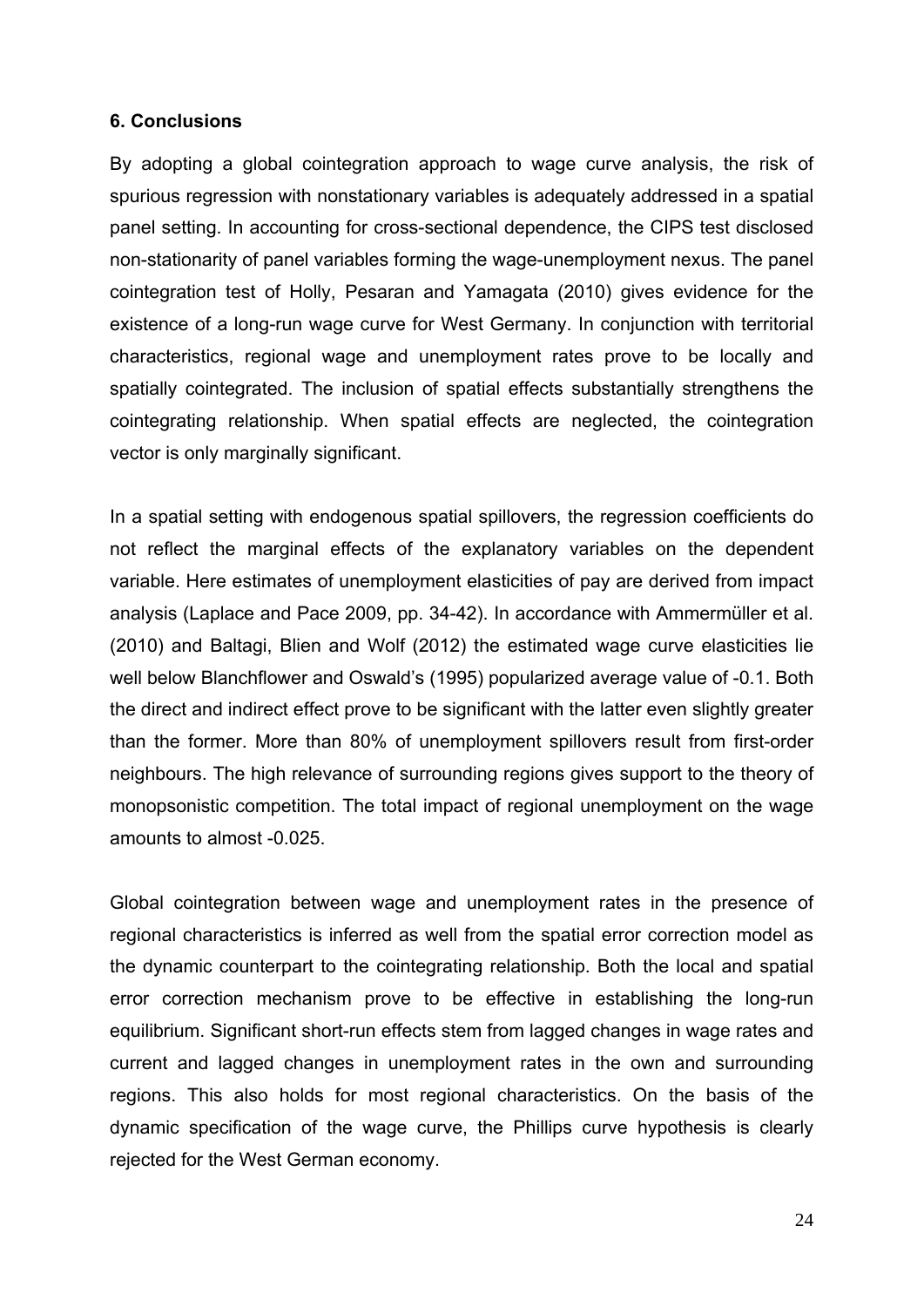Future research on the global cointegration approach to wage curve analysis may offer closer insight into heterogeneity with respect to different groups of workers and types of regions. In this study, group effects in determination of regional wages are reflected by different influences of regional characteristics like the shares of female, qualified, unqualified, young and part-time workers. Strong impacts are also observed for sector type and spatial category. Monopsonistic competition may vary substantially between these worker groups and region types. With regard to equilibrium adjustment, heterogeneity of error correction mechanisms may be revealed.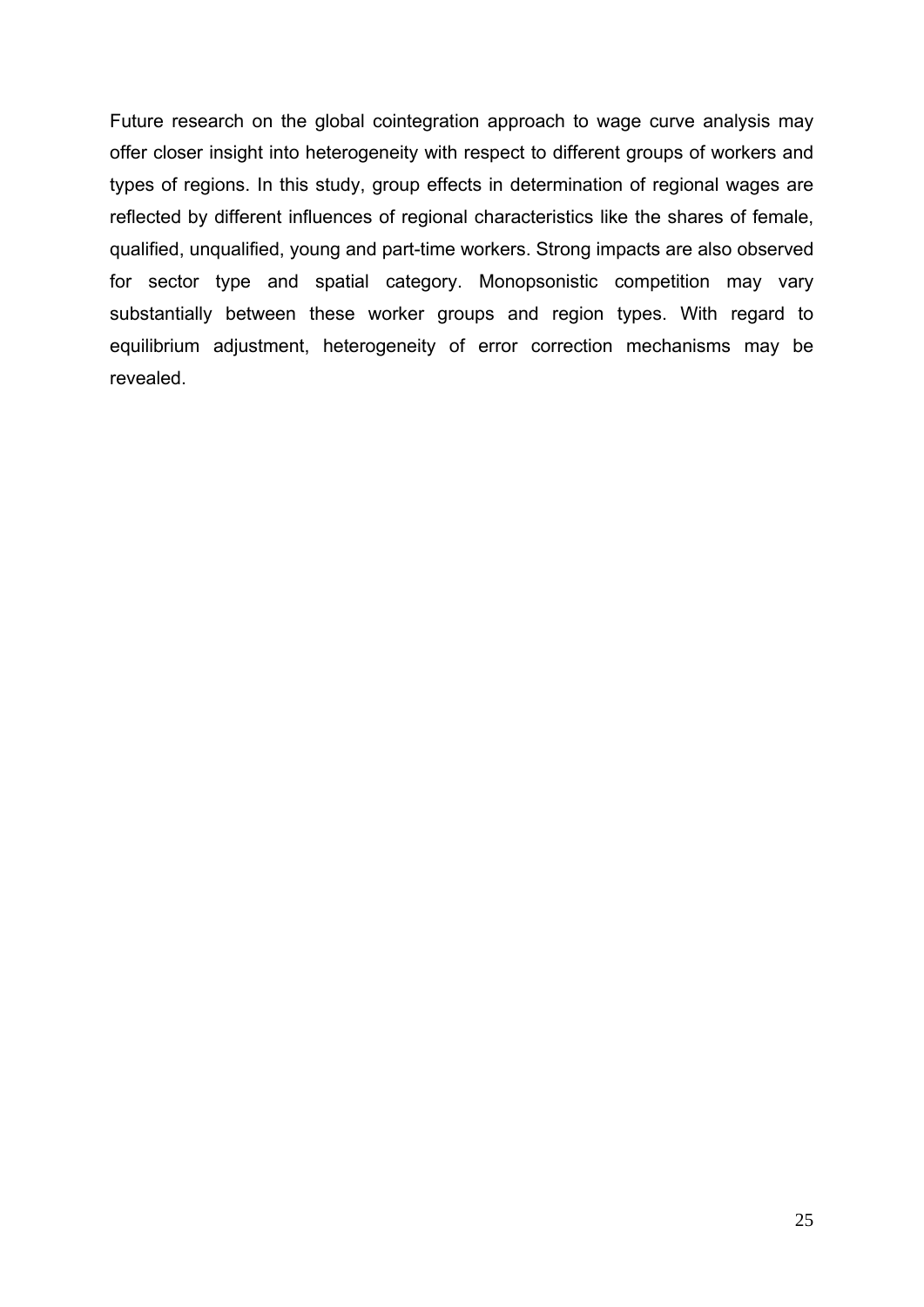#### **References**

Ammermüller, A., Lucifora, C., Origo, F., Zwick, T. (2012), Wage Flexibility in Regional Labour Markets: Evidence from Italy and Germany, Regional Studies 44, 401–421.

Anselin and Bera (1998), Spatial Dependence in Linear Regressions Models with an Introduction to Spatial Econometrics, in: Ullah, A. and Giles, D.E.A, (eds.), Handbook of Applied Economic Statistics. Marcel Decker, New York, NY, Basel, Switzerland, 237-289.

Baltagi, B.H., Blien U. and Wolf, K. (2000), The East German Wage Curve: Evidence from the IAB Employment Sample, Economic Letters 61, 135-142.

Baltagi, B.H., Blien, U., Wolf, K. (2009): "New evidence on the dynamic wage curve for Western Germany: 1980-2004", Labour Economics, 16 (1), pp. 47-51.

Baltagi, B.H., Blien, U., Wolf, K. (2012): "A dynamic spatial panel data approach to the German wage curve", Economic Modelling, 29 (1), pp. 12-21.

Baltagi, B.H., Song, S.H. and Koh, W. (2003) Testing panel data regression models with spatial error correlation. Journal of Econometrics, 117, 123–150.

Bande, R., Fernández, M., Montuenga, V. (2012), Wage flexibility and local labour markets: a test on the homogeneity of the wage curve in Spain, Investigaciones Regionales 24, 175-198.

Blanchard, O., Wolfers, J, (2000), The Role of Shocks and Institutions in the Rise of European Unemployment: The Aggregate Evidence, Economic Journal 110, C1-C33.

Blanchflower, D. G., Oswald, A. J. (1990): "The wage curve", Scandinavian Journal of Economics, 92 (2), pp. 215-235.

Blanchflower, D. G., Oswald, A. J. (1994a): "Estimating a wage curve for Britain 1973-

1990", The Economic Journal, 104 (426), pp. 1025-1043.

Blanchflower, D. G., Oswald, A. J. (1994b), The wage curve, MIT Press, Cambridge and London.

Blanchflower, D. G., Oswald, A. J. (1995), An Introduction to the Wage Curve, Journal of Economic Perspectives 9, 153-167.

Blanchflower, D. G., Oswald, A. J. (2005): The Wage Curve Reloaded, NBER **Working** Paper No. 11338

Campbell, C., Orszag, J.M. (1998), A Model of the Wage Curve, Economic Letters 59, 119-125.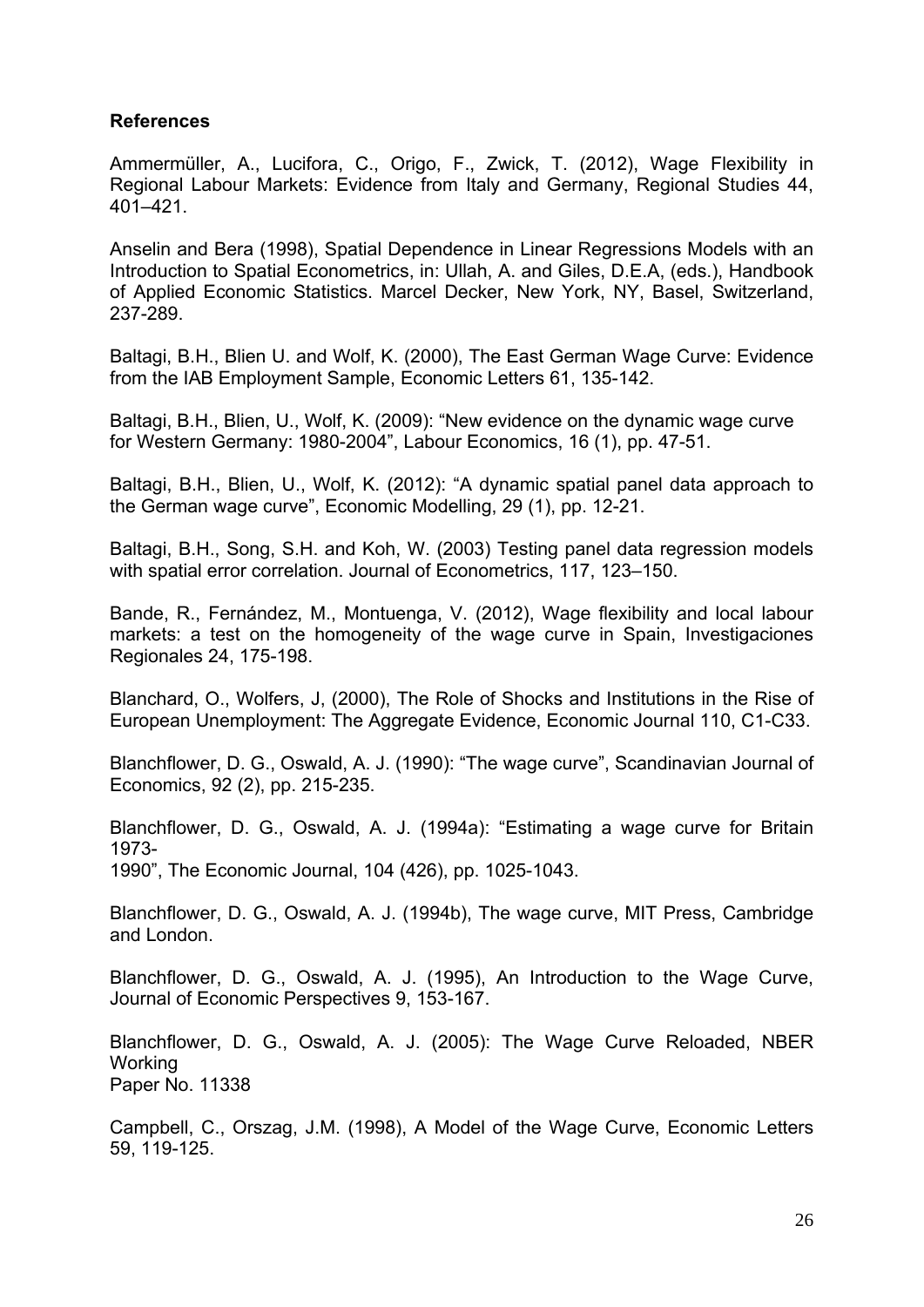Card, D. (1995), The Wage Curve: A Review, Journal of Economic Literature 33, 785-799.

Choi, I. (2015), Panel Cointegration, in: Baltagi, B.H. (ed.), Oxford Handbook of Panel Data Econometrics, Oxford University Press, New York, N.Y., 46-75.

Daouli, J., Demoussis, M., Giannakopoulos, N. Laliotis, I. (2015), The wage curve in Greece: 1999-2013, Discussion Paper, Department of Economics, University of Patras, Greece.

Elhorst J.P (2010), Spatial Panel Data Models, in: Fischer, M.M., Getis A. (eds.), Handbook of Applied Spatial Analysis. Springer-Verlag, , Berlin, Heidelberg, Germany, 377-407.

Elhorst, J. P., Blien, U. and Wolf, K. (2007), New evidence on the wage curve: A spatial panel approach, International Regional Science Review 30, 173-191.

Fingleton, B., Palombi, S. (2013), The Wage Curve Reconsidered: Is it Truly an 'Empirical Law of Economics'?, Région et développement 38, 49-92.

Fitzenberger, B., Kohn, K., Lembcke, A. (2013), Union Density and Varieties of Coverage: The Anatomy of Union Wage Effects in Germany. Industrial and Labor Relations Review 66, 169-197.

García-Mainar, I., Montuenga-Gómez,V.M. (2012); Wage dynamics in Spain: evidence from individual data (1994–2001 Investigaciones Regionales 24, 41–56:

Gertler, P. (2010), The Wage Curve: A Panel Data View of Labour Market Segments, National Bank of Slovakia, Working Paper No. 3-201, Bratislava, Slovakia.

Harris, J., Todaro, M. (1970): "Migration, Unemployment and Development: A Two-Sector Analysis", American Economic Review, 60, pp. 126-142.

Heckman, J.J., Lochner L.J., Todd, P.E. (2003), Fifty Years of Mincer Earnings Regressions, Technical Report 9732, National Bureau of Economic Research (NBER), Cambridge, MA.

Hilbert, c. (2008), Unemployment, Wages, and the Impact of Active Labour Market Policies in a Regional Perspective, Logos, Berlin.

Holly, S., Pesaran, M.H., Yamagata, T. (2010), A spatio-temporal model of house prices in the USA, Journal of Econometrics 158, 160-173.

Kropp, P., Schwengler, B. (2014), Three-step method for delineating functional labour market regions, Regional Studies, published online.

LeSage, J. and Pace, R.K. (2009), Introduction to Spatial Econometrics, Chapman & Hall/CRC, Boca Raton, FL.

Longhi S., Nijkamp P., Poot J. (2006), Spatial Heterogeneity and the Wage Curve Revisited, Journal of Regional Science 46, 707-731.